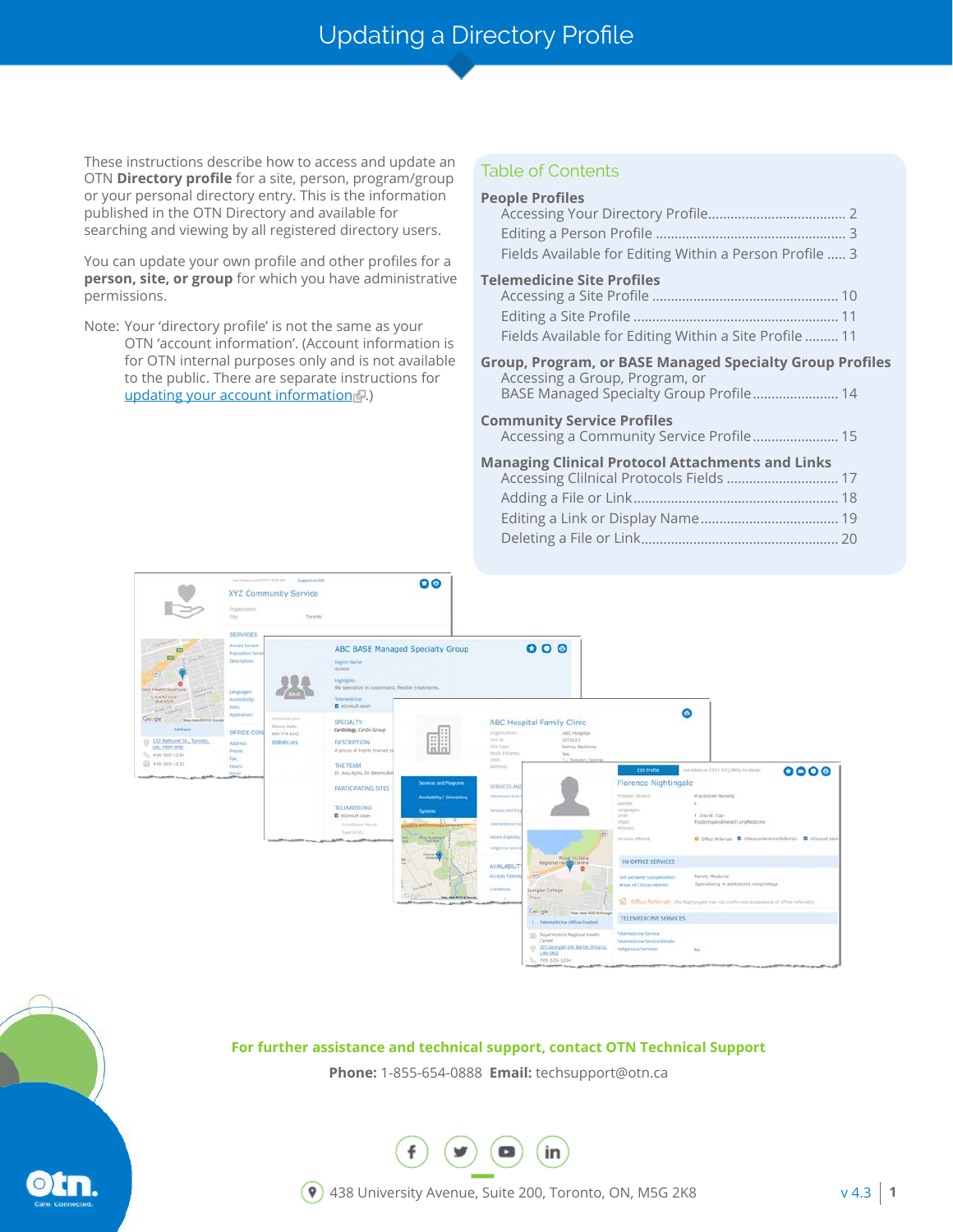# <span id="page-1-0"></span>**People Profiles**

### Accessing Your Directory Profile

If you are registered to use the Directory and you have a published profile, you can access your profile using the **Edit Directory Profile** link included in the profile/self-service panel.

Delegates for a profile owner can also edit the profile.

You can edit most fields within your own **Directory profile**, with the following exceptions:

- To update CPSO fields, you need to contact the The College of Physicians and Surgeons [of Ontario](http://www.cpso.on.ca/)
- To update read-only fields, you need to contact the OTN Customer Care Centre.
- Physicians not registered with OTN can [register with OTN](http://otnhub.ca) for an OTNhub account.

#### **Updating your own profile**

**1.** Sign in at **[otnhub.ca](http://otnhub.ca)**, click the **User Panel** link (  $\mathbb{Q}_0$  ) in the top right banner.

A **User/Self-Service** panel appears.

**2.** Click the **Edit Directory Profile** link in the panel.

Your **Edit Profile Details** screen appears with **Save** and **Cancel** buttons at the top.

#### **Updating another person's profile**

- **1.** Sign in at **[otnhub.ca](http://otnhub.ca)** and go to the **Directory** service.
- **2.** [Search for the person](http://dropbox.otn.ca/directory-help/otn-dir-search.pdf) and locate their name in the results list and click the name to display the profile [details](http://dropbox.otn.ca/directory-help/otn-dir-profile-details.pdf)<sup>-</sup>

The **Profile Details** screen appears with an **Edit Profile** button at the top.

If an **Edit Profile** button does not appear, you do not have administrative rights.

**3.** To open the profile details with fields available for edit, click the **Edit Profile** button.

The **Edit Profile Details** screen appears with **Save** and **Cancel** buttons at the top.





|                                                                     | <b>Edit Profile</b>                                          | 12 AM for two chester                                                                 | 0000 |
|---------------------------------------------------------------------|--------------------------------------------------------------|---------------------------------------------------------------------------------------|------|
|                                                                     | <b>Florence Nightingals</b>                                  |                                                                                       |      |
|                                                                     | Provider Services<br>Gender:                                 | Practitioner Nursing                                                                  |      |
|                                                                     | Languages:<br>LHIN:<br><b>Email:</b><br>Website:             | 1 - Erie St. Clair<br>fnightingale@health.orgMedicine                                 |      |
| $\left  400 \right\rangle$                                          | Services offered:                                            | D Office Referrals <b>&amp;</b> Videoconference Referrals <b>&amp;</b> eConsult Advis |      |
| Royal Victoria<br>Regional Health Centre                            | <b>IN-OFFICE SERVICES</b>                                    |                                                                                       |      |
| Ein 1<br>Jeorgian College                                           | Self-declared Subspecialties:<br>Areas of Clinical Interest: | Family Medicine<br>Specializing in adolescent morphology                              |      |
| <b>Mag Ad</b><br>Google<br>Map data @2018 Goode                     | ⋒                                                            | Office Referrals (Ms Nightingale has not confirmed acceptance of office referrals).   |      |
| <b>Telemedicine Office Contact</b>                                  | <b>TELEMEDICINE SERVICES</b>                                 |                                                                                       |      |
| Royal Victoria Regional Health<br>(d)<br>Certer                     | Telemedicine Service:<br>Telemedicine Service Details:       |                                                                                       |      |
| 201 Georgian DR, Barrie, Ontario,<br><b>L4M 6M2</b><br>705-555-1234 | Indigenous Services:                                         | on.<br>No.                                                                            |      |

**Figure 2:** Edit another person's profile

If you need administrative permissions to edit a profile, contact your **i** organization's OTN Primary Contact or your OTN Account Manager.

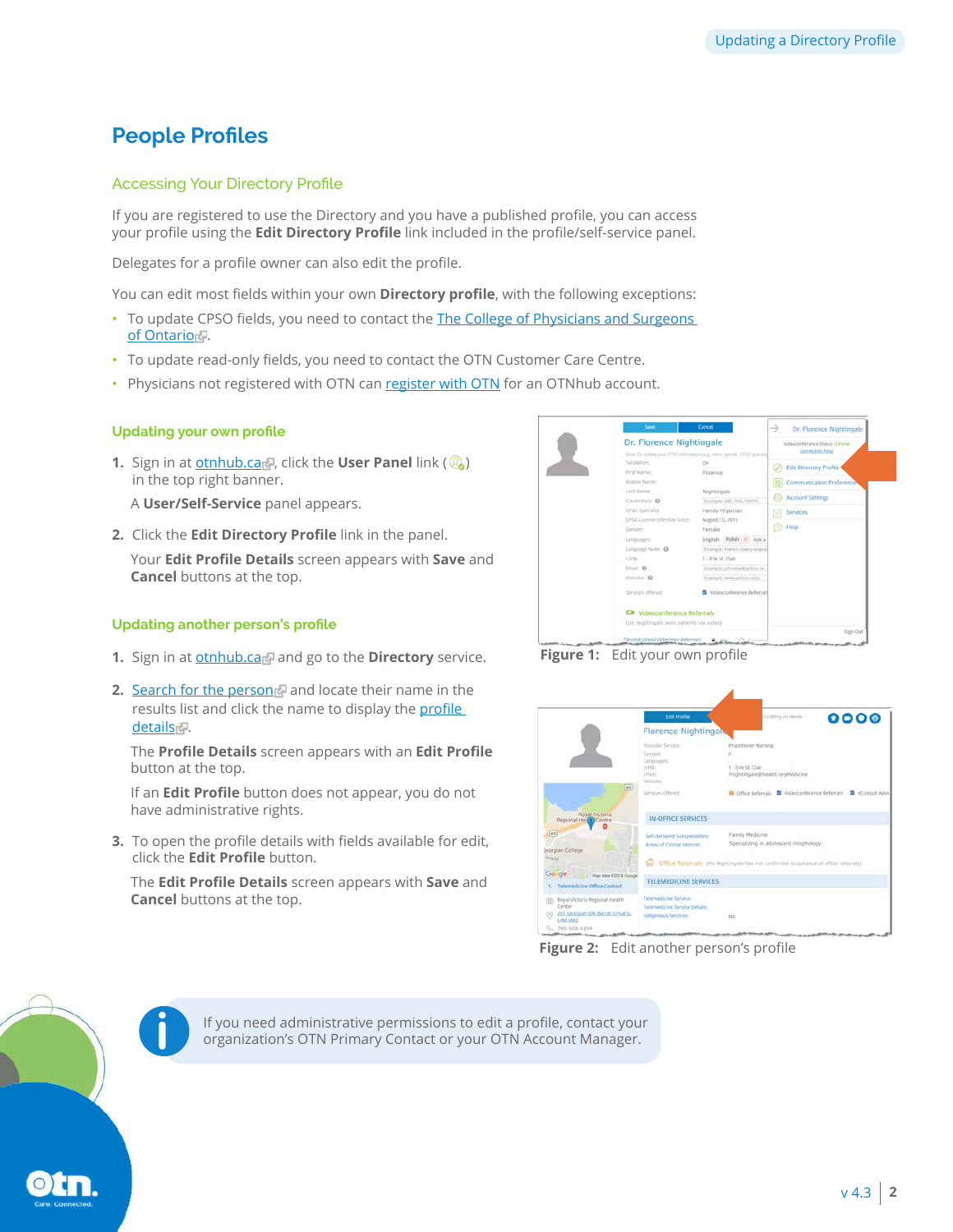# <span id="page-2-0"></span>Editing a Person Profile

- **Note**: Your 'directory profile' is not the same as your OTN 'account information'. (Account information is for OTN internal purposes only and is not available to the public. There are separate instructions for *updating your account informatione.*)
- **1.** After you make your changes, click **Save\*** at the top of the form. Your information is validated and if all is okay:
	- The updated profile information is saved.
	- The **Profile Details** screen reloads with a success message.
	- The updates are immediately published to the Directory. (Note: If your profile was previously not published, the act of saving publishes it in the Directory.)

If there is an error, an error message appears and your information is not changed. Correct the error and try again.

**2.** If you change your mind and do not want to apply the changes, click **Cancel** at the top of the form. **Figure 3:** Edit person profile details

(Note: Fields that you cannot edit are not listed in these tables.)

#### Dr. Florence Nightingale Note: To update your CPSO informati on (e.g. Salutation: Dr First Name: Elorence Middle Name: Last Name: Nightingale Credentials: @ Example: MD, PhD, FRCPC CPSO Specialty: Family Physician CPSO License Effective Since: August 15, 2015 Gender: Female Languages: English Polish X Add a language... V Language Note: @ Example: French interpretation available upon re LHIN: 1 - Erie St. Clair Email:  $\bullet$ Example: johndoe@aclinic.ca Website: @ Example: www.aclinic.ca/js V Videoconference Referrals V eConsult Services offered:

# Fields Available for Editing Within a Person Profile

| <b>Field Name</b>          | <b>Description</b>                                                                                                                                                                  |
|----------------------------|-------------------------------------------------------------------------------------------------------------------------------------------------------------------------------------|
| <b>General Information</b> |                                                                                                                                                                                     |
| Credentials                | If you want to have credentials appear after your name (in the search results list and<br>your profile details), type the credential initials here.                                 |
|                            | For example: MD, PhD, FRCPC                                                                                                                                                         |
| Languages                  | The Languages field can include both fields that you cannot edit and editable fields.                                                                                               |
|                            | For physicians registered with the CPSO, the Language field is pre-populated with data<br>from their CPSO information and you cannot edit it.                                       |
|                            | You can edit a language that you have added yourself.                                                                                                                               |
|                            | If you offer service in other languages besides English, list them here.<br>For example: French or Tagalog.                                                                         |
|                            | To add a language, click the field drop-down arrow and select one or more languages<br>from the list.                                                                               |
| Language Note              | Additional details about languages offered, translation services your organization<br>provides and how to access them.                                                              |
| Email                      | The email address to receive referrals, profile updates, service or data-related inquiries.<br>Typically this is your email address or your administrator/delegate's email address. |
| Website                    | The URL where interested users can find more information about you and your services.                                                                                               |

The following tables contain fields that you can edit—in order of appearance within the Edit Profile screen.

 *Continued next page...*

\* Only after you change the contents of a field or add content to an empty field will the **Save** button become active (turn a darker shade of blue and can be clicked).

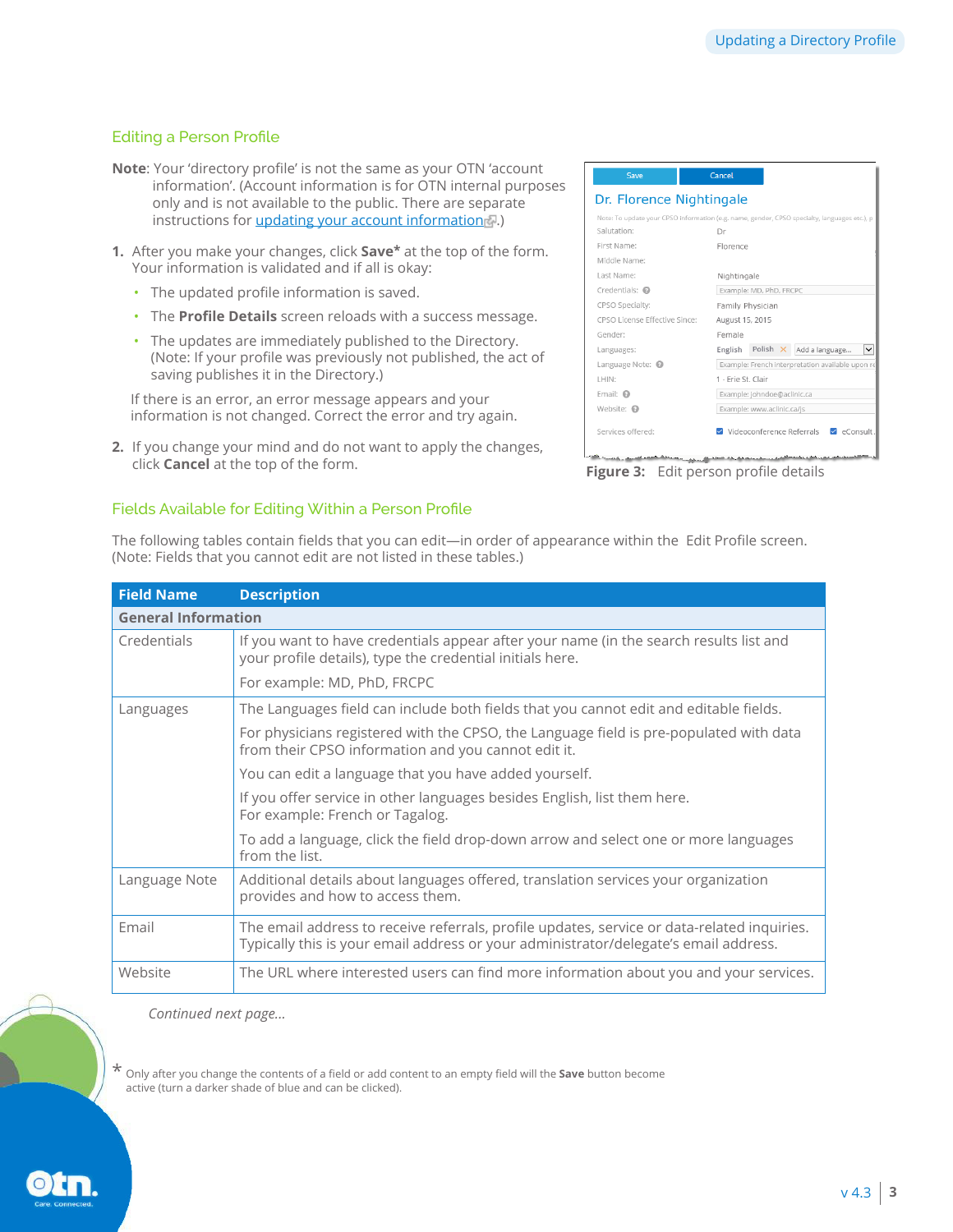| <b>Field Name</b>                | <b>Description</b>                                                                                                                                                                                                                                                                                                                                                                                                     |
|----------------------------------|------------------------------------------------------------------------------------------------------------------------------------------------------------------------------------------------------------------------------------------------------------------------------------------------------------------------------------------------------------------------------------------------------------------------|
| <b>In-Office services</b>        |                                                                                                                                                                                                                                                                                                                                                                                                                        |
|                                  | Note: This section is available only for specialists in Toronto Central LHIN 7<br>as part of a pilot project.                                                                                                                                                                                                                                                                                                          |
| Self-declared<br>Subspecialities | Select from the drop-down list one or more subspecialities<br>you want listed in your profile.                                                                                                                                                                                                                                                                                                                         |
|                                  | List only those you are professionally certified to provide.                                                                                                                                                                                                                                                                                                                                                           |
| Areas of Clinical<br>Interest    | Provide additional details about your specific areas of care<br>that can help primary care providers learn more about your<br>scope of practice for accepting patients and ensure you<br>receive the correct referral type. For example:<br>• Your practice focus within the specialty.<br>• Any restrictions for the type of patients you see or the<br>catchment area you serve.<br>Any non-OHIP services you offer. |
|                                  | <b>Primary Practice for Office Referrals</b>                                                                                                                                                                                                                                                                                                                                                                           |
|                                  | Note: The fields in this section are location specific. That is, if you have<br>more than one practice location, you need to provide this information<br>separately for each practice location.                                                                                                                                                                                                                        |
| Accept Office<br>Referrals       | Identify if you accept referrals to see patients in your office.                                                                                                                                                                                                                                                                                                                                                       |
| Average Wait<br>Time             | Select the approximate time between the date when you<br>receive a referral request and the date an appointment can<br>be booked.                                                                                                                                                                                                                                                                                      |
| Accommodate                      | Identify whether you accept urgent cases.                                                                                                                                                                                                                                                                                                                                                                              |
| <b>Urgent Cases</b>              | If yes, provide additional details in the Urgent Case Note field.                                                                                                                                                                                                                                                                                                                                                      |
| <b>Urgent Cases</b><br>Note      | Approximate wait times and specific referral conditions<br>under which you accept urgent cases. You can also include<br>instructions for how to submit an urgent request.                                                                                                                                                                                                                                              |
|                                  | For example, urgent cases will be seen within 5 business days.                                                                                                                                                                                                                                                                                                                                                         |
| <b>Accepted Types</b>            | Select whether you will see only first-time patients or only<br>patients for follow-up appointments or both.                                                                                                                                                                                                                                                                                                           |
| Patient Eligibility              | Restrictions or criteria (if any) for the patients who<br>can be referred to you. These can include age, gender,<br>requirement for medical history, current health status, etc.                                                                                                                                                                                                                                       |
|                                  | For example, only see patients above age 16.                                                                                                                                                                                                                                                                                                                                                                           |
| Only Accepted<br>from Regions    | Restrictions (if any) for specific geographical areas from<br>which you accept referrals such as LHIN or region, sub-<br>regions, district, city, etc.                                                                                                                                                                                                                                                                 |
|                                  | For example, patient must reside in Scarborough.                                                                                                                                                                                                                                                                                                                                                                       |

IN-OFFICE SERVICES Self-declared Subspecialties: @ Add sub-specialties Bacteriology  $\times$ Areas of Clinical Interest: © Office Referrals (Dr. Povc3 has not confirmed acceptance of office refe Primary Practice For Office Referrals \*Accept Office Referrals:  $\begin{array}{c|cc}\n\text{O} & \text{Yes} & \text{O} & \text{No} \\
\hline\n\end{array}$ Average Walt Time: Average Walt Time:<br>
Accommodate Urgent Cases:<br>
Urgent Cases Note: 0<br>
Urgent Cases Note: 0<br>
Example: Urgent Cases Wil be 3 Accepted types: Patient Eligibility: ①<br>Only Accepted from Regions: **③** Example: only see patients abo Example: patient must reside in Other Conditions: @ Example: patient must have a

**Figure 4:** Profile > in-office services

confirmación de la constantina

**The construction of the construction of the construction of the construction of the construction**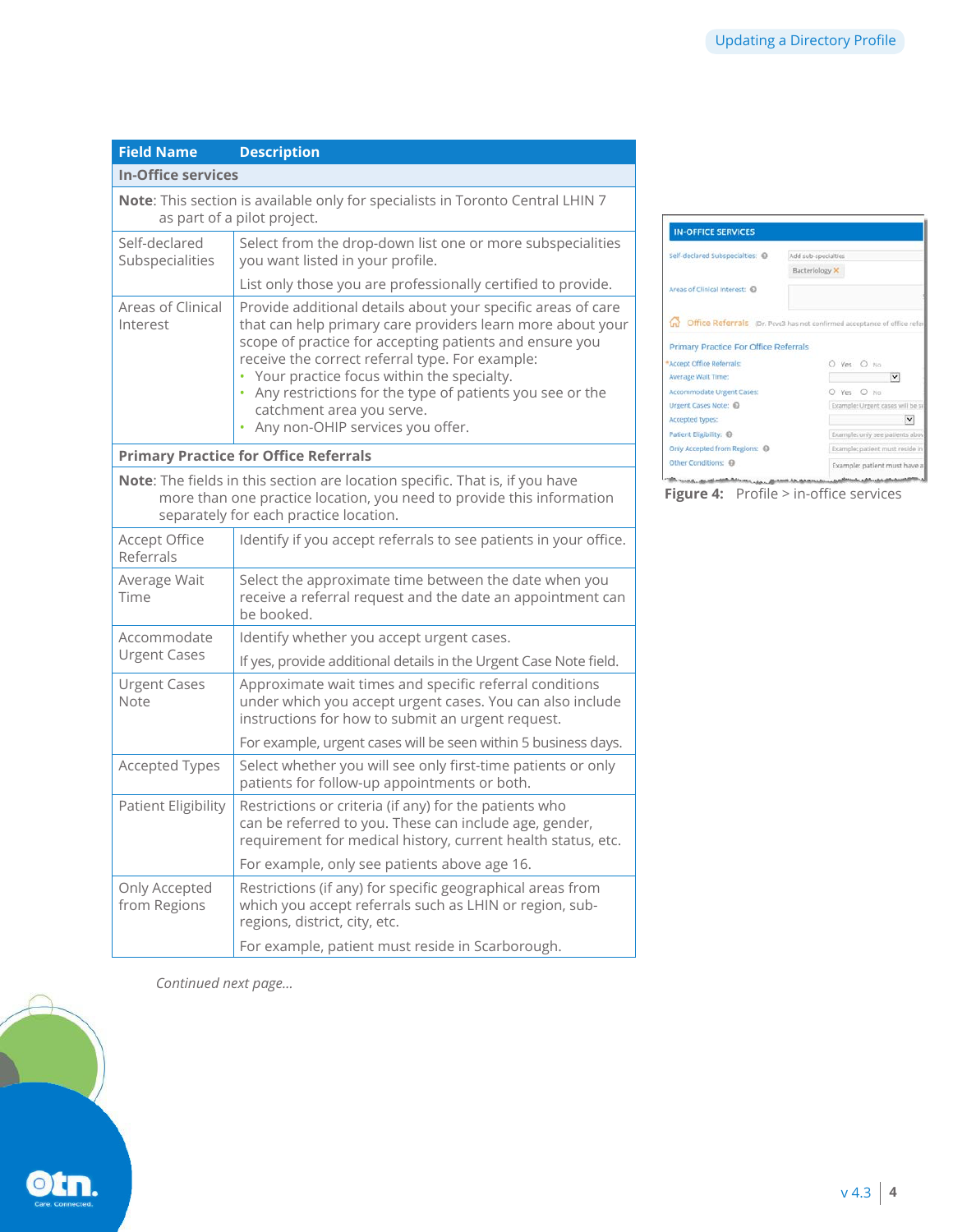| <b>Field Name</b>                  | <b>Description</b>                                                                                                                                                                                                                                                                                                                                                                               |
|------------------------------------|--------------------------------------------------------------------------------------------------------------------------------------------------------------------------------------------------------------------------------------------------------------------------------------------------------------------------------------------------------------------------------------------------|
| Other<br>Conditions                | Other restrictions (if any) under which you will accept office<br>referrals from other healthcare providers.                                                                                                                                                                                                                                                                                     |
|                                    | For example, patient must have a family physician.                                                                                                                                                                                                                                                                                                                                               |
| Availability                       | Restrictions for the dates or times during which you can<br>provide consultations.                                                                                                                                                                                                                                                                                                               |
|                                    | For example, available only Tuesdays and Thursdays.                                                                                                                                                                                                                                                                                                                                              |
| Referral Process                   | Enter all relevant procedural details on your referral<br>process that a primary care provider must know when<br>referring a patient to you. Details can help eliminate the<br>back-and-forth between your two offices. For example:                                                                                                                                                             |
|                                    | The type of material that should accompany the referral,<br>$\bullet$<br>such as lab work, imaging, previous treatment, etc.<br>• How long before the primary care office might hear back<br>from you.<br>• Who will contact/follow-up with patients about the<br>appointments (your office or the referrer's office).<br>• Any special referral form and whether it's mandatory or<br>optional. |
| Clinical<br>Protocols and<br>Forms | These are procedural documents and forms for use by<br>patient sites to help them properly prepare for and conduct<br>a clinical session with you, the specialist.                                                                                                                                                                                                                               |
|                                    | If you have documents that contain detailed clinical<br>protocols or forms, you can:                                                                                                                                                                                                                                                                                                             |
|                                    | • Publish links to these documents in your Directory<br>profile, which users can click to access. (If the files are<br>available from an existing web site or Internet location.)                                                                                                                                                                                                                |
|                                    | • Attach files to your Directory profile, which users can<br>view or download.                                                                                                                                                                                                                                                                                                                   |
|                                    | You can add, delete or edit protocols from the View Profile<br>Details page. (If you are in edit mode, save your changes<br>and scroll down in the profile details to the "Clinical<br>protocols" section. Click "Add New".)                                                                                                                                                                     |
| Office Contact                     | This is contact information provided by a physician's CPSO<br>registration.                                                                                                                                                                                                                                                                                                                      |
|                                    | You cannot edit most of the fields in this section.                                                                                                                                                                                                                                                                                                                                              |
|                                    | To update CPSO fields, you need to contact the <b>The College</b><br>of Physicians and Surgeons of Ontarior.                                                                                                                                                                                                                                                                                     |
|                                    | Within these contacts fields, you might be able to edit<br>the phone and fax number fields. For example, with a<br>secondary practice location or if the CPSO registration does<br>not have a phone or fax number.                                                                                                                                                                               |

IN-OFFICE SERVICES Add sub-specialties  $\boxed{\smile}$ Self-declared Subspecialties: @ Bacteriology  $\times$ Areas of Clinical Interest: 0 Availability: Referral Process: @ Clinical Protocols and Forms: ø -<br>Note: To attach any relevant files such as chini<br>assessment forms, 1) save the profile, 2) stroll<br>"Clinical protocols and forms" section, and 3) c Office Contact: Organization: Healthcare \*Practice Address: Attn St Michael, 30 Bond St \*City: Toronto \*Province: Ontario \*Postal Code: M5B1W8 \*Phone: 4163604000 Extension: 2241 Fax: 4169915761 Parking Instructions: Secondary Practice For Office Referrals \*Accept Office Referrals: <br> Average Wait Time: <br> Average Wait Time: <br> V Average wait Time:<br>
Accommodate Urgent Cases: <br>
Urgent Cases Mote: (Cases: Cases: Cases: Urgent Cases Mote: Cases: Cases: Cases: Cases: Cases: Cases: Cases: Cases: Cases: Cases: Cases: Cases: Cases: Cases: Cases: Cases: Ca Urgent Cases Note: @ Example: Urgent cases will be seen in 5 but Accepted types:  $\sim$ Accepted types:<br>Patient Eligibility: © Example: only see patients above age 16 Only Accepted from Regions: @ [Example: patient must reside in Scarborou Other Conditions: (C) Example: patient must have a family ph

**Figure 5:** Profile > in-office services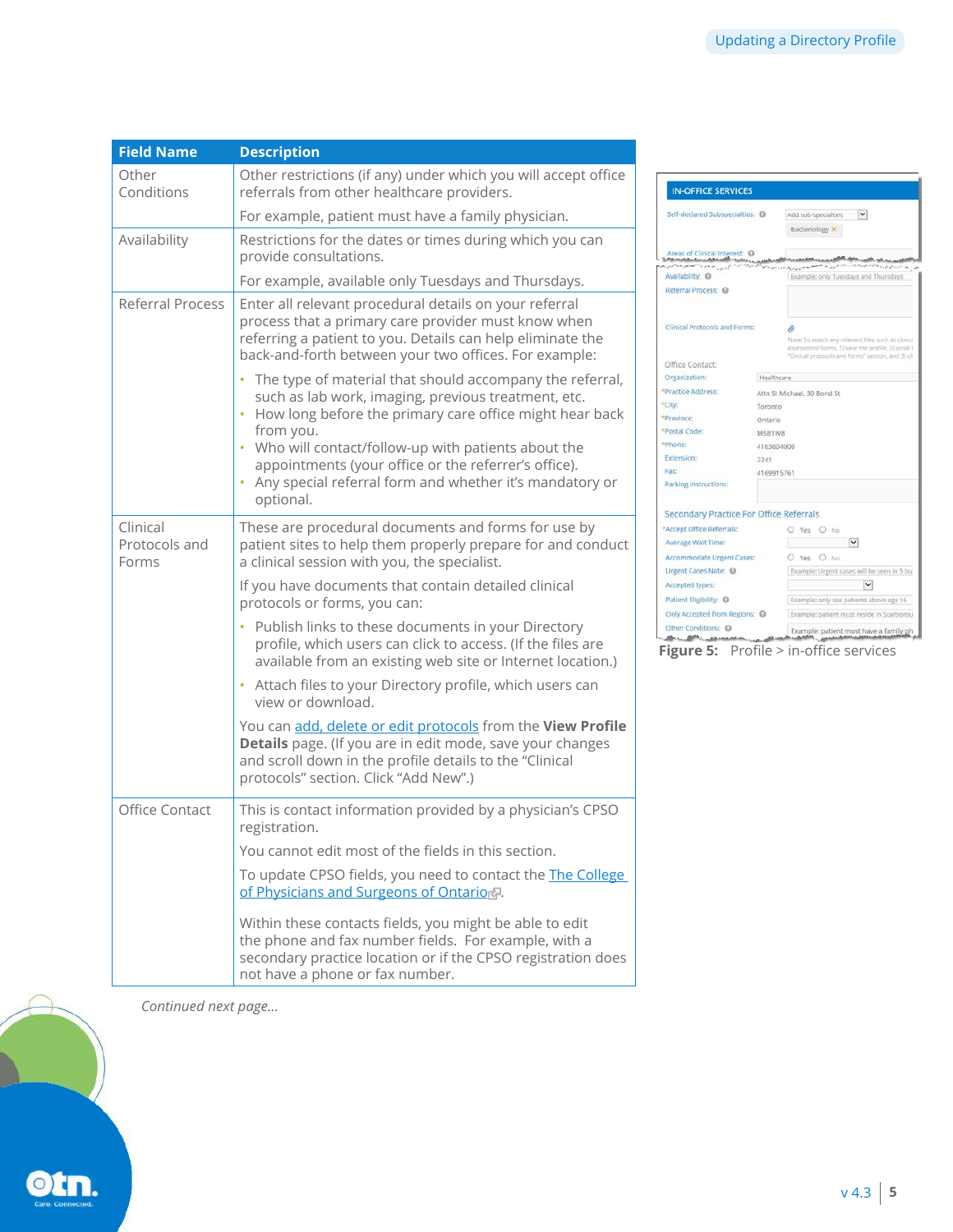| <b>Field Name</b>                       | <b>Description</b>                                                                                                                                              |
|-----------------------------------------|-----------------------------------------------------------------------------------------------------------------------------------------------------------------|
| <b>Telemedicine Services</b>            |                                                                                                                                                                 |
| Telemedicine Service                    | Select from the drop-down list one or more<br>specialties for which you offer telemedicine<br>services.                                                         |
| Telemedicine Service<br>Details         | If there is specific information about your<br>telemedicine service that you would like to<br>describe, type it in this field.                                  |
| Indigenous Services                     | Indicates whether you offer culturally appropriate<br>patient services to the Indigenous population.<br>Defaults to 'No'.                                       |
|                                         | When set to 'Yes', it lets First Nations/Metis<br>communities know they can connect with you for<br>services that consider their cultural sensitivities.        |
|                                         | Only OTN can edit this field. You can apply to OTN<br>to have your profile updated with this set to 'Yes'.<br>(See the Indigenous Services FAQ of for details.) |
| <b>Videoconference Referrals</b>        |                                                                                                                                                                 |
|                                         | Note: These fields appear only if you are a registered Videoconference user.                                                                                    |
| Accepts<br>Videoconference<br>Referrals | Select the option that best describes the your<br>status for accepting patients for telemedicine<br>videoconferencing.                                          |
|                                         | If you select conditional, describe the conditions in<br>the Other Conditions field.                                                                            |
| Average Wait Time                       | Select the approximate time between the date<br>when you receive a referral request and the date an<br>appointment can be booked.                               |
| <b>Accepted Types</b>                   | Select whether you will see only first-time patients<br>or only patients for follow-up appointments or<br>hoth.                                                 |
| <b>Patient Eligibility</b>              | Describe any specific criteria for patients that can<br>be referred to you for videoconferencing.<br>For example: Only pediatric patients.                      |
| Only Accepted from<br>Sites / Regions   | If you will accept videoconference referrals only<br>from specific areas, identify them here.                                                                   |
|                                         | For example, a LHIN number, region or district<br>name, or specific site name or number.                                                                        |
| <b>Other Conditions</b>                 | If there are specific conditions under which you will<br>accept referrals for video consults, describe each<br>condition. For example: Must have family doctor. |

TELEMEDICINE SERVICES Telemedicine Service: Select specialties  $\boxed{\vee}$ Telemedicine Service Details: Indigenous Services: ⊕ Yes ® No C# Videoconference Referrals \*Accept Videoconference Referrals: (8) Yes | O Conditional | O Clo Average Walt Time:  $\overline{\phantom{a}}$ Accepted Types: Patient Eligibility: Example: Only pediatric patients Only Accepted from Sites / Regions: Enter LHIN, Region/District or specific sites to Other Conditions: Example: Must have family doctor Availability: Example: Only Mondays and Wednesdays Scheduling Instructions: Example: Contact office to schedule Tele

**Figure 6:** Profile Videoconference service

<span id="page-5-0"></span>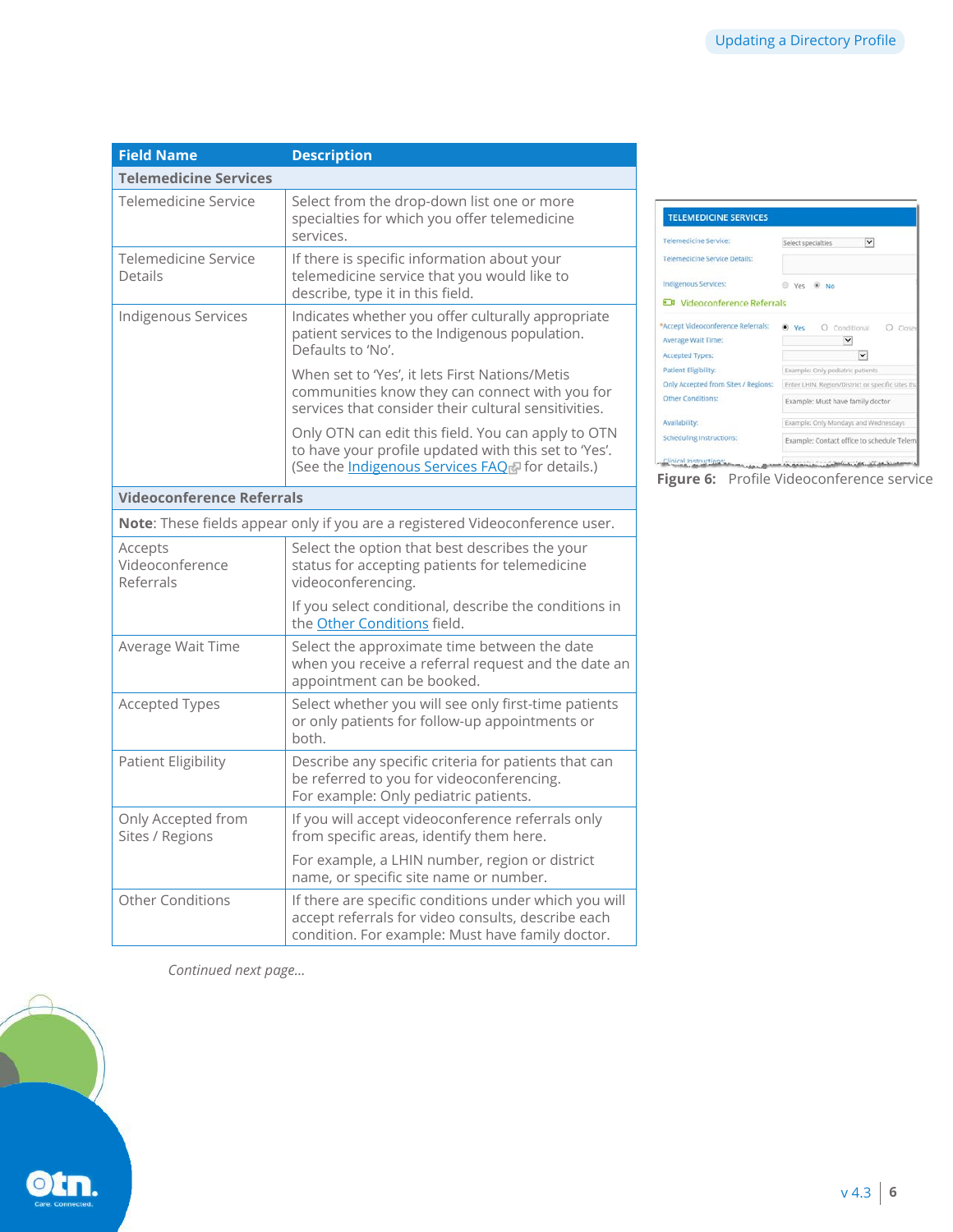| <b>Field Name</b>               | <b>Description</b>                                                                                                                                                                                                                                                                                                                                 |
|---------------------------------|----------------------------------------------------------------------------------------------------------------------------------------------------------------------------------------------------------------------------------------------------------------------------------------------------------------------------------------------------|
| Availability                    | If you are available for video consults only on<br>specific days or during specific times, describe<br>the limitations. For example: Only Mondays and<br>Wednesdays.                                                                                                                                                                               |
| Scheduling Instructions         | If you have any processes or rules in place for<br>scheduling a video consult, describe them here. For<br>example: Call the telemedicine contact for inquires<br>regarding this intake process.                                                                                                                                                    |
| <b>Clinical Instructions</b>    | If you have any processes or rules in place for your<br>clinical events, describe them here. For example:<br>Send referral to office for triage by consultant.                                                                                                                                                                                     |
| Clinical Protocols and<br>Forms | These are procedural documents and forms for use<br>by patient sites to help them properly prepare for<br>and conduct a clinical session with you.                                                                                                                                                                                                 |
|                                 | If you have documents that contain detailed clinical<br>protocols or forms, you can:                                                                                                                                                                                                                                                               |
|                                 | • Publish links to these documents in your<br>Directory profile, which users can click to access.<br>(If the files are available from an existing web site<br>or Internet location.)                                                                                                                                                               |
|                                 | • Attach files to your Directory profile, which users<br>can view or download.                                                                                                                                                                                                                                                                     |
|                                 | You can add, delete or edit protocols from the View<br>Profile Details page. (Save your changes and in the<br>profile details, scroll down to the "Clinical protocols"<br>section and click Add New.)                                                                                                                                              |
| <b>Telemedicine Contacts</b>    | Contact information (name, phone, fax, and email)<br>of the person to be contacted regarding the video<br>consult.                                                                                                                                                                                                                                 |
|                                 | You can add, delete or edit telemedicine contacts<br>from the View Profile Details page. (Save your<br>changes and in the profile details, scroll down to the<br>"Telemedicine Contacts" section and click Add New.)                                                                                                                               |
| <b>Patient Site</b>             | <b>Support and Resources</b>                                                                                                                                                                                                                                                                                                                       |
| Requirements                    | • If you require that the patient site have specific<br>support or resource requirements for a video<br>consult, describe your requirements.<br>• For example: Nursing support required for the<br>full duration of the consult. Or patient physical<br>assessment is required, specifically, medications<br>list, height and weight measurements. |
| <b>Medical Peripherals</b>      | If you have peripheral devices that you use for<br>videoconferencing, select all the devices that<br>apply.                                                                                                                                                                                                                                        |



Figure 7: Profile Videoconference service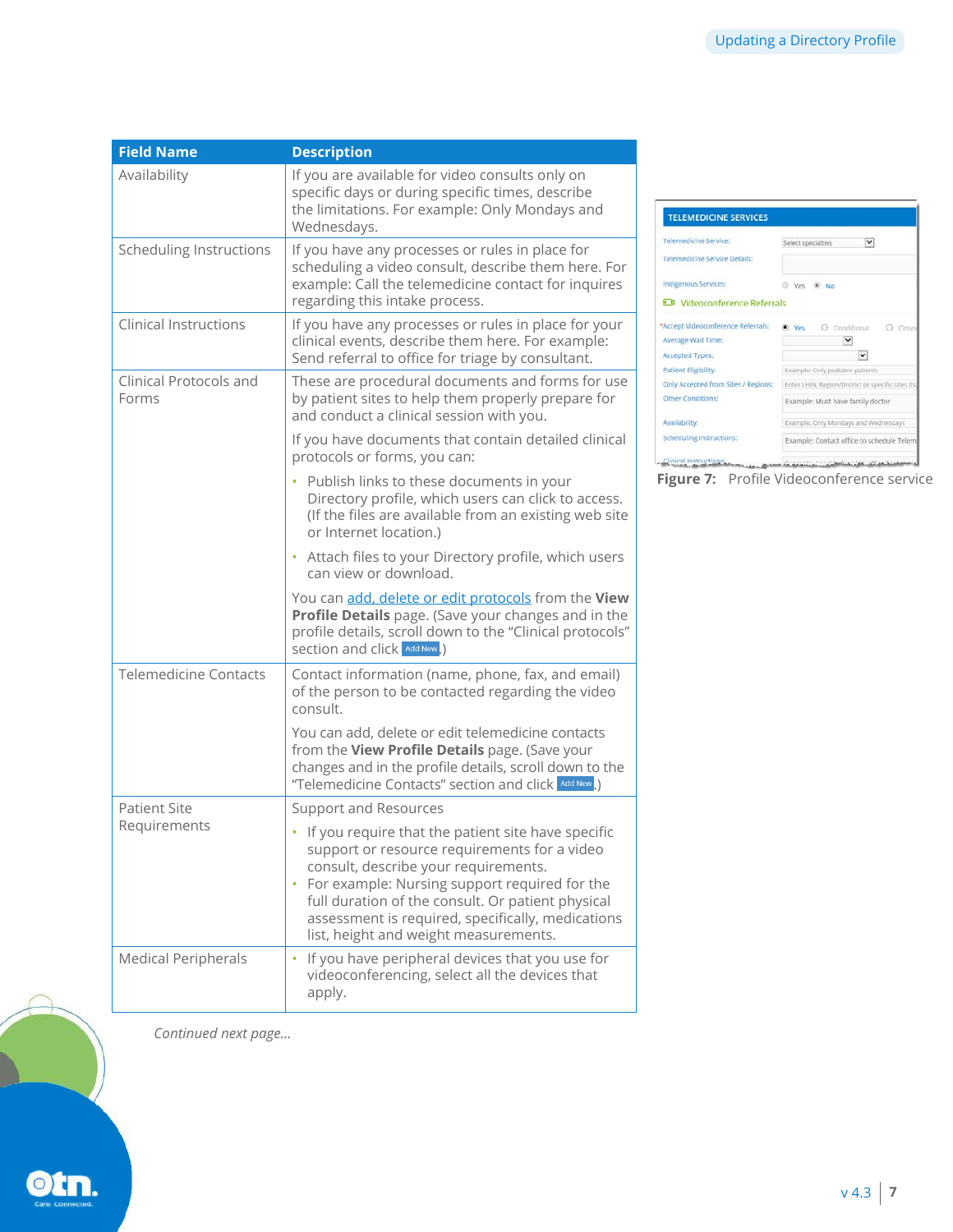| <b>Field Name</b>                     | <b>Description</b>                                                                                                                                                                                                              |
|---------------------------------------|---------------------------------------------------------------------------------------------------------------------------------------------------------------------------------------------------------------------------------|
| eConsult Advice                       |                                                                                                                                                                                                                                 |
|                                       | Note: These fields appear only if you are a registered eConsult user.                                                                                                                                                           |
| Accept eConsult<br>Requests           | Select the option that best describes the your<br>status for accepting eConsult requests.                                                                                                                                       |
| <b>Patient Eligibility</b>            | Describe any specific criteria for patients that can<br>be referred to you for advice via eConsult.<br>For example: Only pediatric patients.                                                                                    |
| Only Accepted from<br>Sites / Regions | If you will accept eConsult requests only from<br>specific areas, identify them here.                                                                                                                                           |
|                                       | For example, a LHIN number, region or district<br>name, or specific site name or number.                                                                                                                                        |
| Other Conditions                      | If there are specific conditions under which you<br>will accept eConsult requests, type a description of<br>each condition.                                                                                                     |
|                                       | For example: Must have family doctor.                                                                                                                                                                                           |
| <b>Associated Groups</b>              | Lists all groups, programs, and BASE managed<br>specialties with which you are associated.                                                                                                                                      |
|                                       | The group/program name is a link to their Directory<br>profile.                                                                                                                                                                 |
|                                       | If you want to be removed from a group/program,<br>contact the group/program's administrator. The<br>administrator is indicated in the group/program's<br>directory profile.                                                    |
| <b>Telemedicine Practice Address</b>  |                                                                                                                                                                                                                                 |
| from the Directory.                   | The practice address is the physical location of the your primary office.<br>This is the published address that is available to healthcare providers<br>searching the Directory and is used to generate the Google map accessed |
|                                       | Note: Although it might be the same address as that used in your OTN account,<br>changing the address for your profile will not update your OTN account address.                                                                |
| Address                               | The street name and civic number of your primary<br>office. Also include here the unit, floor, suite, or<br>apartment number of the consultant's primary office.                                                                |
| City                                  | The city name where your primary office is located.                                                                                                                                                                             |
| Province                              | The province name where your primary office is<br>located.                                                                                                                                                                      |
| Postal Code                           | The postal code of your primary office.<br>For example: A3A 3A3.                                                                                                                                                                |

eConsult Advice \*Accept eConsult Requests:  $\begin{tabular}{ll} \textbf{\textcolor{red}{\bullet}} & \textbf{Yes} & \textbf{O} & \textbf{No} & \textbf{By we  
comp- $\textbf{For} \textbf{or} \textbf{In} \textbf{or} \textbf{or} \textbf{or} \textbf{or} \textbf{or} \textbf{or} \textbf{or} \textbf{or} \textbf{or} \textbf{or} \textbf{or} \textbf{or} \textbf{or} \textbf{or} \textbf{or} \textbf{or} \textbf{or} \textbf{or} \textbf{or} \textbf{or} \textbf{or} \textbf{or} \textbf{or} \textbf{or} \$$ Patient Eligibility: Only accepted from selected LHINs /<br>regions Enter LHIN or regions that are applicable Other conditions Enter other conditions... PPP Program Group<br>ABC Group **Associated Groups:** .<br>Note: if you wish to be removed from a BASE\*<br>contact the group/program's administrator. Telemedicine Office Contact New System Organization: 105 Moatfield Dr \*Practice Address: \*City: Toronto Ontario  $\vert \mathbf{v} \vert$ \*Province: M1M1M1 \*Postal Code: (478) 890-0780 \*Phone:

.<br>Microsoft and state history *<u><u>Institute of</u>*</u> **Figure 8:** Profile eConsult service

**BANKAN ARMANA**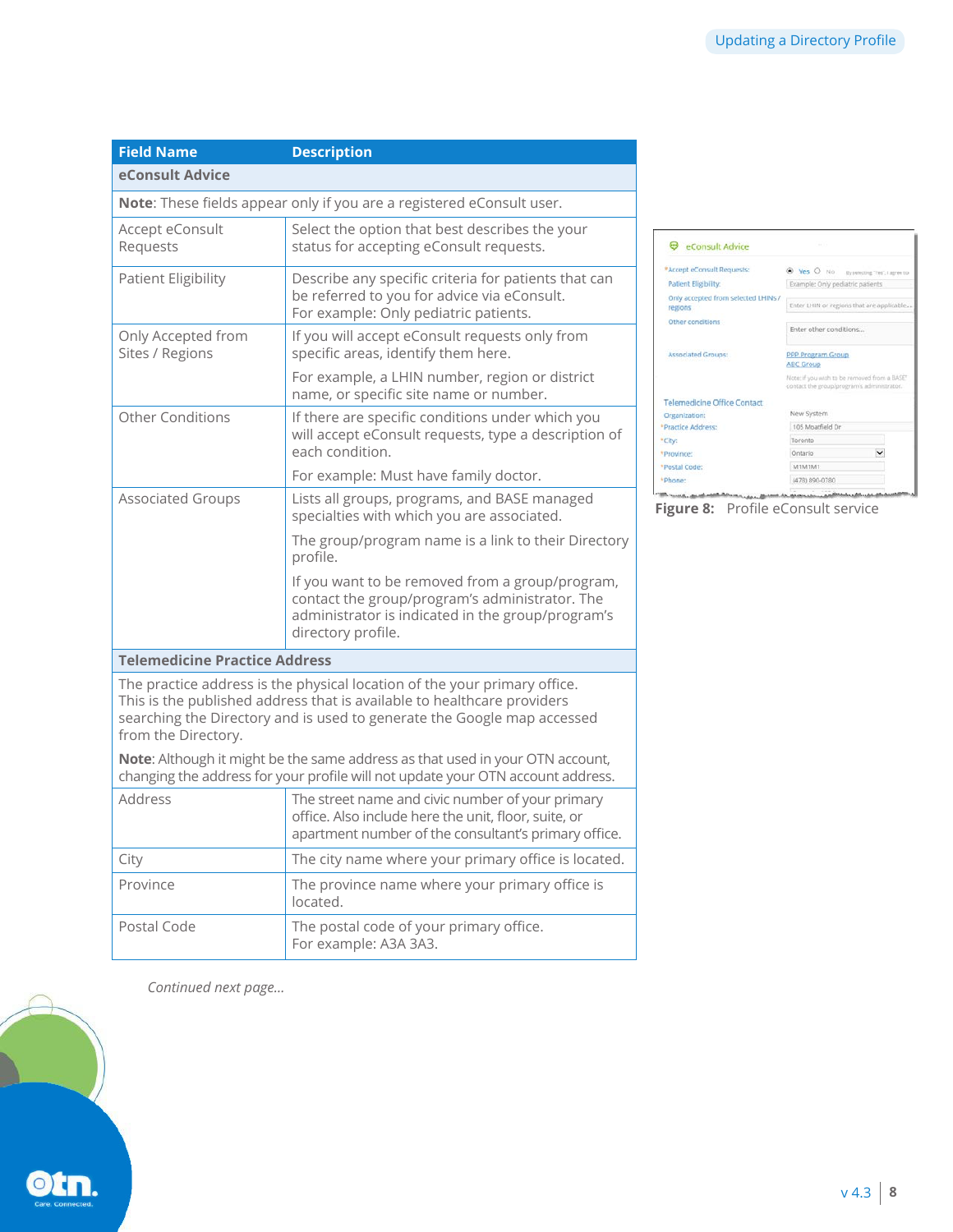| <b>Field Name</b>    | <b>Description</b>                                                                                                       |
|----------------------|--------------------------------------------------------------------------------------------------------------------------|
| Phone                | The 10-digit office telephone number of your<br>primary office.<br>For example: 416-555-1234.                            |
| Extension            | Office phone extension.                                                                                                  |
| Fax                  | The 10-digit fax number of your primary office.<br>For example: 416-555-9876.                                            |
|                      | This number might be used to fax patient<br>information, therefore do not use a fax machine<br>that is in a public area. |
| Parking Instructions | If there are specific parking instructions for people<br>visiting your office, describe them here.                       |

| <b>About</b>                                                                                                   |                                                                                                                                                 |
|----------------------------------------------------------------------------------------------------------------|-------------------------------------------------------------------------------------------------------------------------------------------------|
|                                                                                                                | If you want to publish information about your medical qualifications and<br>professional memberships, you can describe them using these fields. |
| • Practicing Since<br>• Affiliations<br>• Professional<br>Memberships<br>• Medical School<br>• Graduate School | • Internship<br>• Residency<br>• Fellowships<br>• Publications                                                                                  |

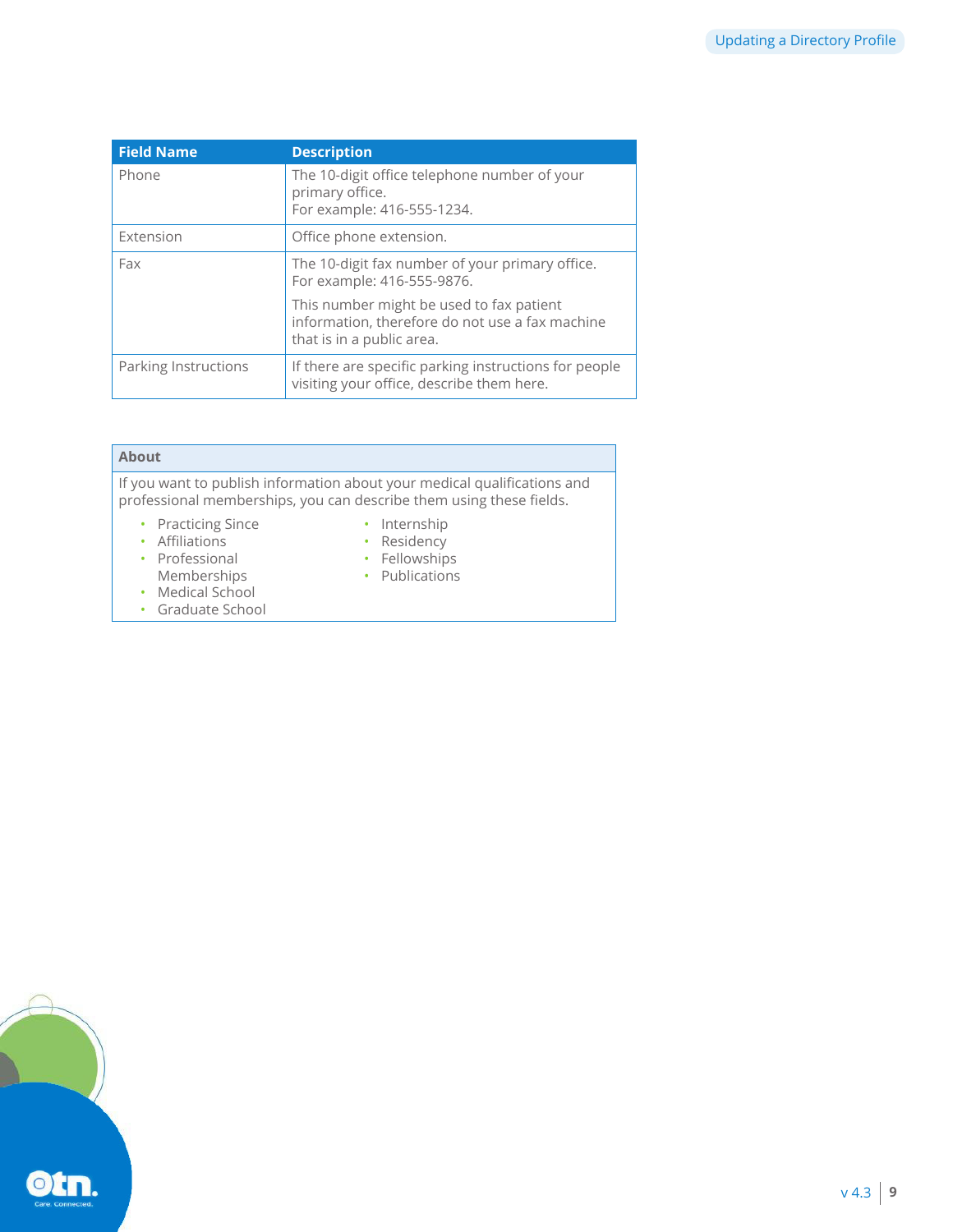# <span id="page-9-0"></span>**Telemedicine Site Profiles**

### Accessing a Site Profile

You can update information in the site profile if:

- You are the primary contact for the service or you have been granted administrative rights and;
- The site is published in the Directory.
- 1. Sign in at **[otnhub.ca](http://otnhub.ca)** and go to the **Directory** service.
- **2.** [Search for the site](http://dropbox.otn.ca/directory-help/otn-dir-search.pdf) and locate the site name in the results list and click the name to display the [profile details](http://dropbox.otn.ca/directory-help/otn-dir-profile-details.pdf#page=2) ...

The **Profile Details** screen appears with an **Edit Profile** button at the top.

If an **Edit Profile** button does not appear, you do not have administrative rights.

**3.** To open the site's profile details with fields available for edit, click the **Edit Profile** button.

The site's **Edit Profile Details** screen appears with **Save** and **Cancel** buttons at the top.

| $\circ$ $\circ$                                                                                                                | Directory  | Videoconference<br>eConsult<br>Learn                                                                                                                                       |                                                                                                              |  |
|--------------------------------------------------------------------------------------------------------------------------------|------------|----------------------------------------------------------------------------------------------------------------------------------------------------------------------------|--------------------------------------------------------------------------------------------------------------|--|
| Back to Search                                                                                                                 |            | Showing results for 'abc'.                                                                                                                                                 |                                                                                                              |  |
| Filter results<br>X Clear filters<br>Profile<br>People<br><b>O</b> places                                                      | f          | <b>ABC Hospital Family Clinic</b><br>Organization TTF Hospital<br>Hosts Patien<br>Systems: 1                                                                               | LHIN: 7 - Toronto Central<br>Address: 999 New Street<br>City: Toronto<br>Last Updated: 10/28/18              |  |
| Specialty Group / Program<br>LHIN<br>1 - Frie St. Clair<br>2 - South West<br>3 - Waterloo Wellington                           |            | <b>MMM Videocare Program</b><br>Organization: ABC Hospital<br>Highlights of the program include exclusive access to<br>our pool of experts, 24 hours a day, 7 days a week. | VideoConference Referrals<br>Last Updated: 03/22/18                                                          |  |
| 34 - Hamilton Niagara Haldimand<br><b>Rrant</b><br>Show More<br>Profession<br><b>O</b> Physician<br>Allied Health Professional | 邮<br>Inini | <b>Baycrest Centre for Geriatric Care</b><br>Organization: Baycrest Centre for Geriatric Care<br><b>Hosts Patients:</b><br>Systems: 3 *                                    | LHIN: 7 - Toronto Central<br>Address: 3560 Bathurst Street<br><b>City: Toronto</b><br>Last Updated: 12/31/18 |  |





**Figure 10:** Site profile details



If you need administrative permissions to edit a profile, contact your **i** organization's OTN Primary Contact or your OTN Account Manager.

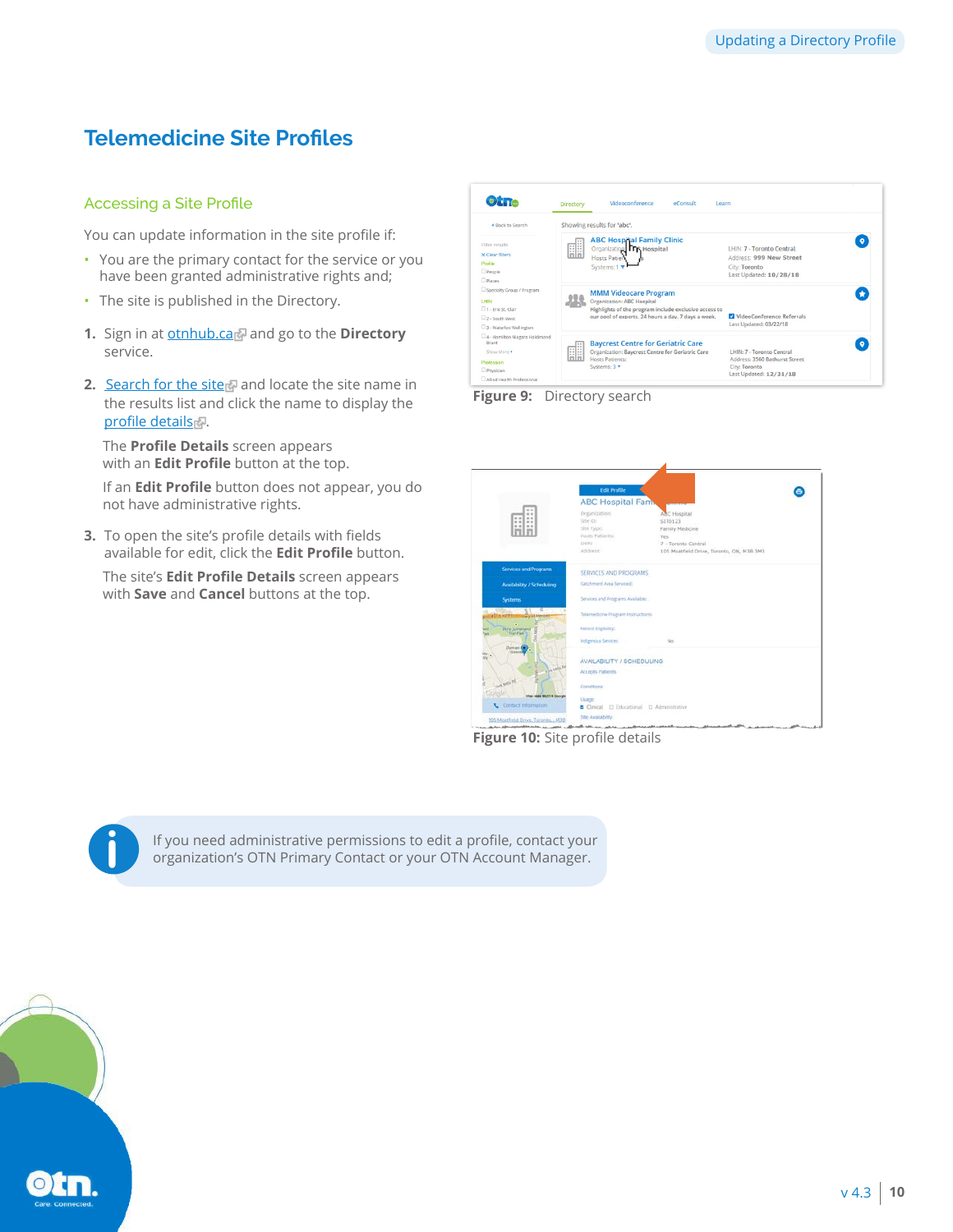# <span id="page-10-0"></span>Editing a Site Profile

You can edit most fields within a profile for which you have administrative rights.

- **1.** After you make your changes, click **Save\*** at the top of the form. The site information is validated and if all is okay:
	- The **Profile Details** screen reloads with a success message.
	- The updates are immediately published to the Directory. (Note: If the profile was previously not published, the act of saving publishes it to the Directory.)

If there is an error, an error message appears and your information is not changed. Correct the error and try again.

**2.** If you change your mind and do not want to apply the changes, click **Cancel** at the top of the form.

If a field is not available for editing, to change the field you need to send an email with your request to **[contactupdate@otn.ca.](mailto:contactupdate%40otn.ca?subject=) Figure 11:** Edit site profile details

| Organization:                      | ABC Hospital                                                      |
|------------------------------------|-------------------------------------------------------------------|
| Site ID:                           | SIT0123                                                           |
| Site Type:                         | Family Medicine                                                   |
| Accepts Patients:                  | Yes                                                               |
| LHIN:                              | 7 - Toronto Central                                               |
| Address:                           | 105 Moatfield Drive, Toronto, ON, M3B 3M3                         |
|                                    | Enter LHIN. Region/District or specific sites that are applicable |
| Services and Programs Available:   |                                                                   |
|                                    |                                                                   |
|                                    |                                                                   |
| Telemedicine Program Instructions: |                                                                   |
|                                    | Indicate instructions for patient.                                |

#### Fields Available for Editing Within a Site Profile

The following tables contain fields that you can edit—in order of appearance within the Edit Profile screen. (Note: Fields that you cannot edit are not listed in these tables.)

| <b>Field Name</b>                    | <b>Description</b>                                                                                                                                                   |
|--------------------------------------|----------------------------------------------------------------------------------------------------------------------------------------------------------------------|
| <b>Services and Programs</b>         |                                                                                                                                                                      |
| Catchment Area<br>Serviced           | The geographical district(s) from which the site will accept<br>patients/clients. For example: All of Ontario.                                                       |
| Services and Programs<br>Available   | List the general programs, services, or therapeutic areas of care available<br>via telemedicine at the site. For example: Geriatric Mental Health or<br>Cardiology.  |
| Telemedicine Program<br>Instructions | Describe any specific information and instructions for participating in a<br>particular telemedicine program offered at the site.                                    |
| <b>Patient Eligibility</b>           | Describe the criteria for hosting patients. For example: Accepts only<br>patients who are currently registered with the clinic.                                      |
| Indigenous Services                  | Indicates whether the site offers culturally appropriate patient services to the<br>Indigenous population. Defaults to 'No'.                                         |
|                                      | When set to 'Yes', it lets First Nations/Metis communities know they can<br>connect with the site for services that consider their cultural sensitivities.           |
|                                      | Only OTN can edit this indicator. You can apply to OTN to have the site<br>profile updated with this set to 'Yes'. (See the Indigenous Services FAQ<br>for details.) |

*Continued next page...*

\* Only after you change the contents of a field or add content to an empty field will the **Save** button become active (turn a darker shade of blue and can be clicked).

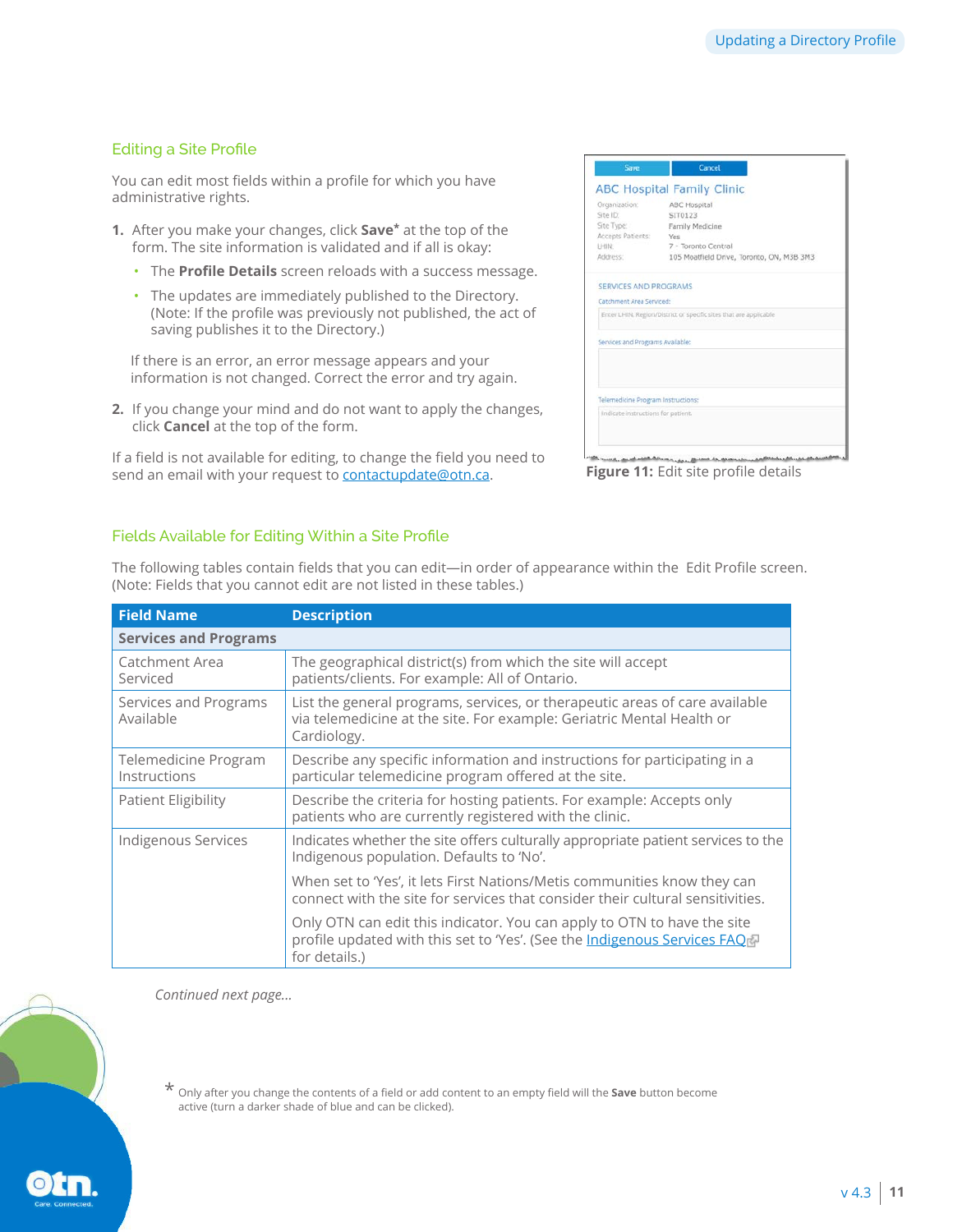| <b>Field Name</b>                     | <b>Description</b>                                                                                                                                                                                                                                                                                                                                                                                                                 |
|---------------------------------------|------------------------------------------------------------------------------------------------------------------------------------------------------------------------------------------------------------------------------------------------------------------------------------------------------------------------------------------------------------------------------------------------------------------------------------|
| <b>Availability / Scheduling</b>      |                                                                                                                                                                                                                                                                                                                                                                                                                                    |
| <b>Hosts Patients</b>                 | Select the option that best describes the site's status for accepting patients<br>for telemedicine.                                                                                                                                                                                                                                                                                                                                |
|                                       | If you select conditional, describe the conditions in the Conditions field.                                                                                                                                                                                                                                                                                                                                                        |
| Conditions                            | If there are specific conditions under which the site will accept referrals for<br>video consults, type a description of each condition.<br>For example: Must be able to walk up four stairs.                                                                                                                                                                                                                                      |
| Site Availability                     | If the site is available for telemedicine only on specific days or during<br>specific times, describe the limitations.<br>For example: Only Mondays and Wednesdays.                                                                                                                                                                                                                                                                |
| <b>Scheduling Instructions</b>        | Describe any instructions required to schedule a telemedicine appointment<br>with the site.                                                                                                                                                                                                                                                                                                                                        |
|                                       | For example: This site uses Ncompass scheduling to book patient<br>appointment times and video systems. Ncompass is updated with all<br>available times per system so please email the telemedicine contact to<br>request videoconference system time.                                                                                                                                                                             |
| Referral Instructions                 | If the site has any processes or rules in place for telemedicine events,<br>describe them here.                                                                                                                                                                                                                                                                                                                                    |
| Clinical Protocols and<br>Forms       | Clinical protocols are procedural documents and forms provided<br>by healthcare providers, sites, or programs. These protocols can be<br>instructions, explanations, or questionnaires intended to help the<br>patient or referring physician understand what is required for a clinical<br>telemedicine session. This in turn helps the healthcare provider and the<br>host site to properly prepare for and conduct the session. |
|                                       | A site might have general protocols but can also have protocols that apply<br>to specific consultants who present at the site.                                                                                                                                                                                                                                                                                                     |
|                                       | If you have clinical protocols or forms, you can:                                                                                                                                                                                                                                                                                                                                                                                  |
|                                       | • Publish links to these documents in the site's profile, which users can<br>click to access. (If the files are available from an existing web site or<br>Internet location.)                                                                                                                                                                                                                                                      |
|                                       | • Attach files to the site's profile for users to view or download.                                                                                                                                                                                                                                                                                                                                                                |
|                                       | You can add, delete or edit protocols from the View Profile Details page.<br>(If you are in 'edit' mode, save the changes and scroll down in the profile<br>details to the "Clinical protocols" section. Click $\frac{1}{x}$ and New or a <b>Delete</b> icon $\left(\frac{m}{x}\right)$ or<br>an Edit icon (A).                                                                                                                    |
| Healthcare<br>Professionals Available | If the site offers nursing support for video consults, select the Nursing<br>Support check box.                                                                                                                                                                                                                                                                                                                                    |
| <b>Telemedicine Contacts</b>          | Contact information (name, title, phone and fax) of the person(s) to be<br>contacted regarding the telemedicine events at this site.                                                                                                                                                                                                                                                                                               |
|                                       | If you need to add, change or delete contact information related to a site,<br>email ContactUpdates@otn.ca.                                                                                                                                                                                                                                                                                                                        |

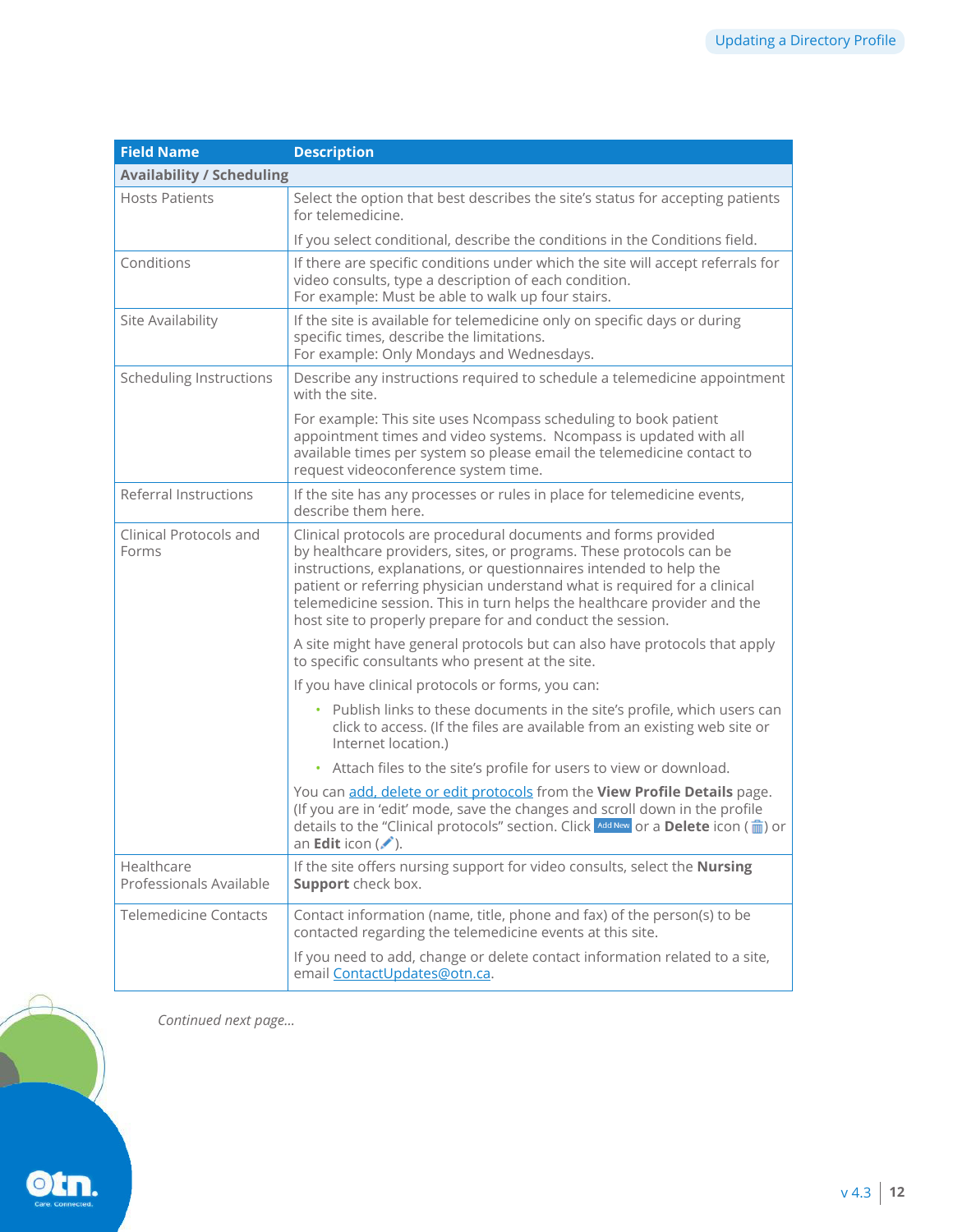| <b>Field Name</b>                      | <b>Description</b>                                                                                                                                                                      |                                                                                                                                                |                                                                                                     |
|----------------------------------------|-----------------------------------------------------------------------------------------------------------------------------------------------------------------------------------------|------------------------------------------------------------------------------------------------------------------------------------------------|-----------------------------------------------------------------------------------------------------|
| <b>Systems</b>                         |                                                                                                                                                                                         |                                                                                                                                                |                                                                                                     |
| <b>System Name</b>                     | A read-only field. An OTN-assigned unique character set that identifies a<br>specific system and contains the Site ID of its parent site.                                               |                                                                                                                                                |                                                                                                     |
| Room Name                              | If the room has a designated name to identify it within the site, type it here.<br>For example, Room 321 or Clinical Studio.                                                            |                                                                                                                                                |                                                                                                     |
| Room Description                       | Describe the room that houses the system, such as its capacity, location,<br>and possible uses.                                                                                         |                                                                                                                                                |                                                                                                     |
| Usage                                  | Select which types of telemedicine events the site can host:                                                                                                                            |                                                                                                                                                |                                                                                                     |
|                                        | Clinical events directly or indirectly disclose patient information.                                                                                                                    |                                                                                                                                                |                                                                                                     |
|                                        | Educational events involve a speaker and an audience, such as<br>conferences, workshops, interest group sessions, training programs lunch<br>and learn sessions.                        |                                                                                                                                                |                                                                                                     |
|                                        | <b>Administrative</b> events involve two or more parties and the content is<br>administrative in nature, such as committees, working groups, project<br>status reports, or interviews.  |                                                                                                                                                |                                                                                                     |
| <b>Scheduling Notes</b>                |                                                                                                                                                                                         | Describe any conditions or special features that affect the system.<br>For example, if clinical usage is available only during specific times. |                                                                                                     |
|                                        |                                                                                                                                                                                         |                                                                                                                                                |                                                                                                     |
| Peripherals Available                  | Select which telemedicine devices are available for use with the system.                                                                                                                |                                                                                                                                                |                                                                                                     |
| Accessibility                          | Select which types of accessibility the system offers.                                                                                                                                  |                                                                                                                                                |                                                                                                     |
| <b>Telemedicine Contacts</b><br>(TMCs) | Contact information (name, phone, fax and email) of the person(s) to be<br>contacted regarding telemedicine events using this system.                                                   |                                                                                                                                                |                                                                                                     |
|                                        | Primary Contact for Service.                                                                                                                                                            | System TMCs are listed in order of priority, as defined by the site's OTN                                                                      |                                                                                                     |
|                                        | If you need to add, change or delete contact information related to a                                                                                                                   |                                                                                                                                                |                                                                                                     |
|                                        | system, email <b>ContactUpdates@otn.ca.</b>                                                                                                                                             |                                                                                                                                                | Telemedicine Contacts: (assign contact(s) in priority order)                                        |
|                                        | If you are the OTN Primary Contact for Service,<br>you can identify or change the priority of the<br>listed TMCs. That is, who should be contacted first,<br>second, third, etc.        | Priority:<br>Name:<br>Phone:<br>Fax:<br>Email:                                                                                                 | $2 -$<br>ABC Clinic Booking Clerk<br>7055558600x3831<br>7055557561<br>booking@abc.org               |
|                                        | • For each TMC, click the Priority dropdown arrow<br>and select the desired number.                                                                                                     | Priority:<br>Name:<br>Phone:<br>Fax:<br>Email:                                                                                                 | $\overline{\phantom{a}}$<br>Ifonso Quiver<br>$\frac{1}{2}$ 48600x3343<br>3 57936<br>aquiver@abc.org |
| <b>Contact Information</b>             |                                                                                                                                                                                         |                                                                                                                                                |                                                                                                     |
| Parking Instructions                   | Describe any relevant information about parking at the site. If provided,<br>this information appears under the Google map in the right navigation<br>panel of the site's profile page. |                                                                                                                                                |                                                                                                     |

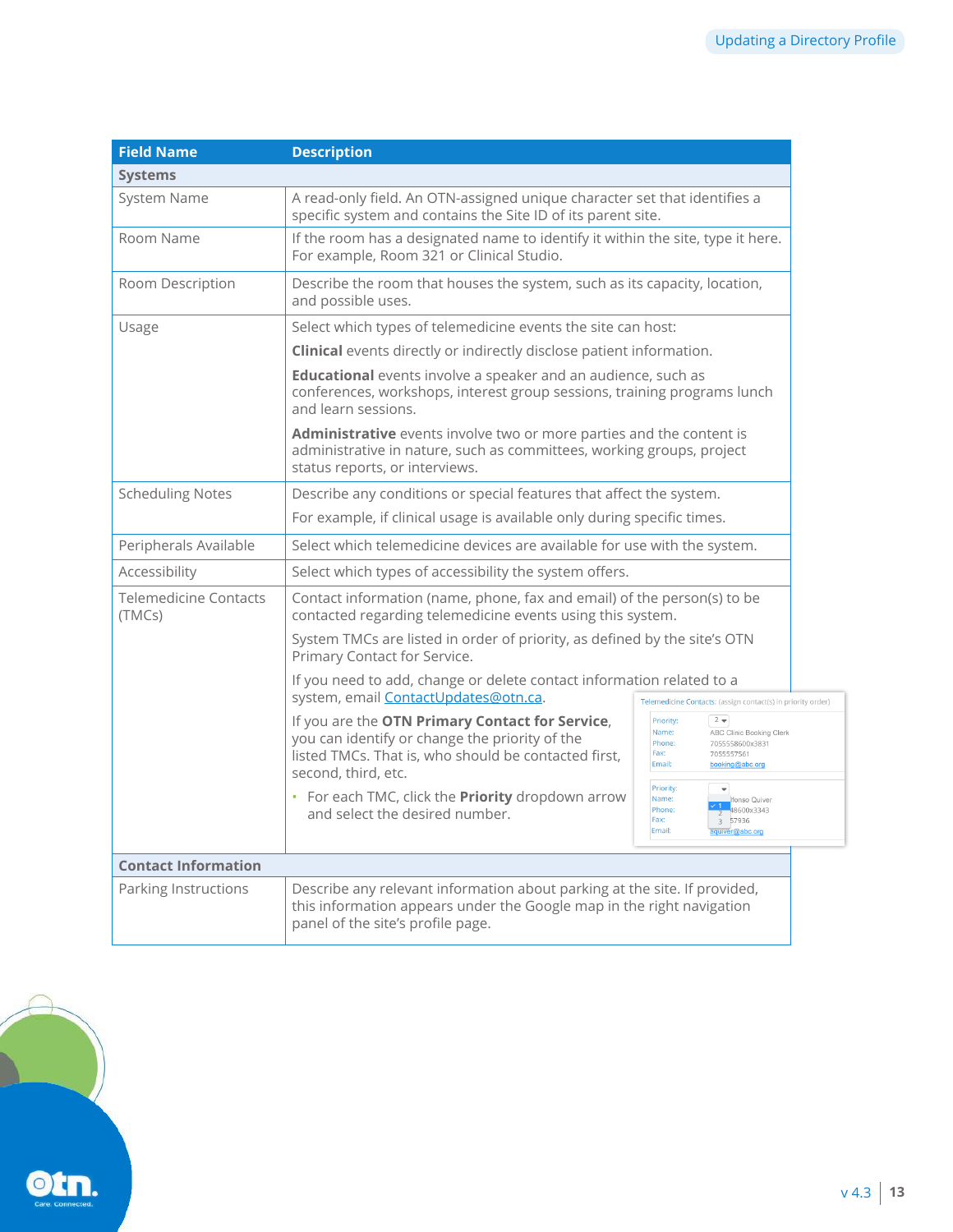# <span id="page-13-0"></span>**Group, Program, or BASE Managed Specialty Group Profiles**

Groups, programs, and BASE Managed Specialty Groups have similar profiles and each is managed by a designated assigner.

### Accessing a Group, Program, or BASE Managed Specialty Group Profile

- **1.** Sign in at **[otnhub.ca](http://otnhub.ca)** and go to the **Directory** service.
- **2.** [Search for the group](http://dropbox.otn.ca/directory-help/otn-dir-search.pdf) , locate its name in the results list and click the name to display the [profile details](http://dropbox.otn.ca/directory-help/otn-dir-profile-details.pdf#page=2).

The **Profile Details** screen appears with an **Edit** button at the top.

If an **Edit** button does not appear, you do not have administrative rights.

**3.** To open the site's profile details with fields available for edit, click the **Edit** button.

The site's **Edit Profile Details** screen appears with **Save** and **Cancel** buttons at the top.

For detailed edit instructions, see the following guides:

- [Administering a Group/Program Profile](https://dropbox.otn.ca/directory-help/otn-dir-group-admin.pdf)
- [Administering a BASE Managed Specialty Group Profile](https://dropbox.otn.ca/econsult-help/otn-dir-group-base-admin.pdf)





**Figure 13:** Profile details with edit button

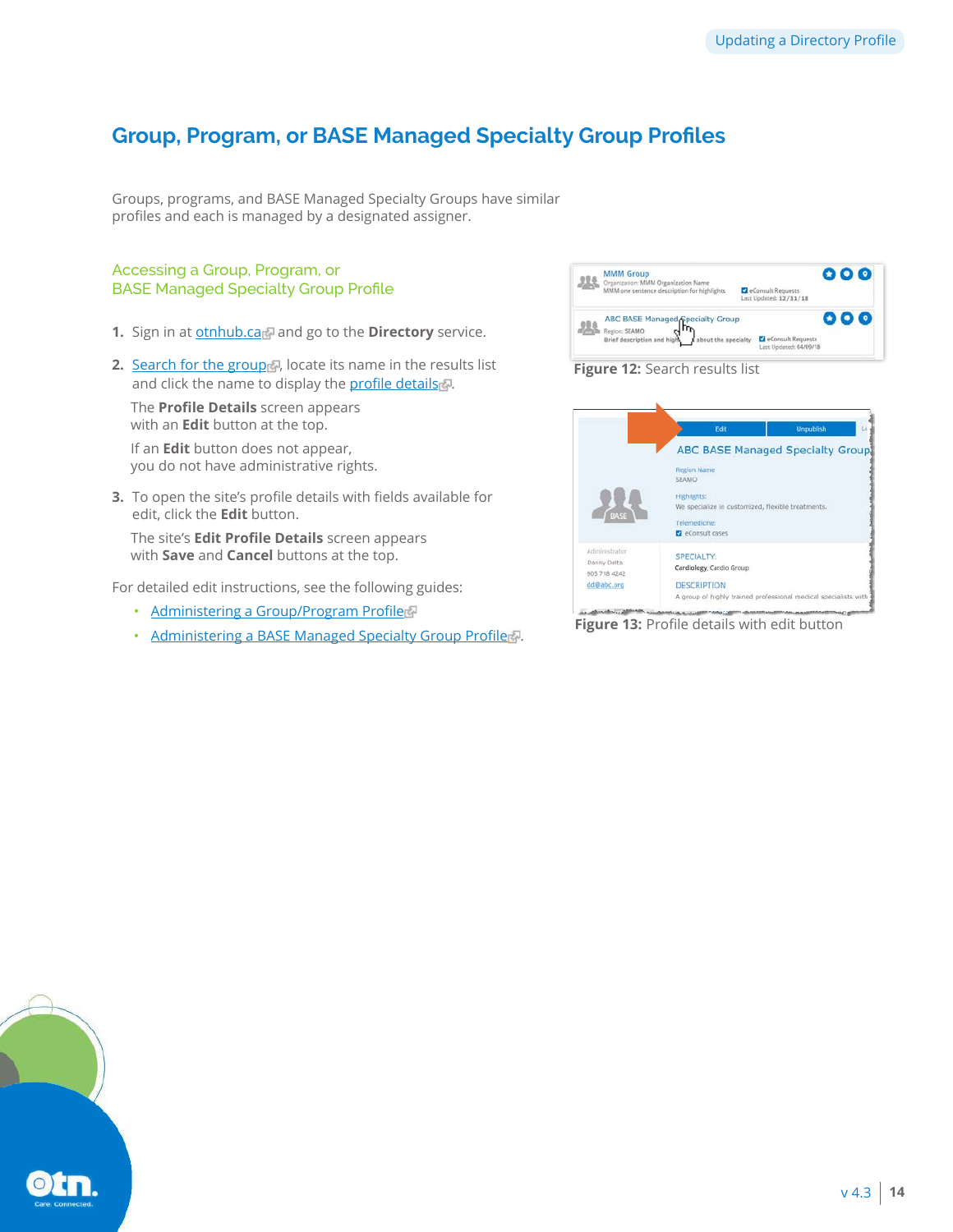# <span id="page-14-0"></span>**Community Service Profiles**

**Note:** Community services search is a pilot project and currently contains information only from the Toronto Central LHIN.

You cannot edit this information.

You can only suggest a change to the profile information.

All Community Service profiles are provided by the [Toronto Central Healthline](http://www.torontocentralhealthline.ca/submitServiceList.aspx) , which has its own update process.

#### Accessing a Community Service Profile

- **1.** Sign in at **[otnhub.ca](http://otnhub.ca)** and go to the **Directory** service.
- **2.** [Search for the community service](http://dropbox.otn.ca/directory-help/otn-dir-search.pdf) . locate its name in the results list and click the name to display the **[profile details](http://dropbox.otn.ca/directory-help/otn-dir-profile-details.pdf#page=2)** .

The **Profile Details** screen appears .

**3.** To suggest an edit, click the **Suggest an Edit** link at the top of the profile panel.

A new tab/window opens with the **Toronto Central** [Healthline](http://www.torontocentralhealthline.ca/submitServiceList.aspx) update service web page.

**4.** Follow the Healthline's instructions to submit your suggestion.





|                            |                               | List Edited on 6/15/17 0:18 AM | Support an Edit                                                                                         |
|----------------------------|-------------------------------|--------------------------------|---------------------------------------------------------------------------------------------------------|
|                            |                               | <b>XYZ Community Service</b>   |                                                                                                         |
|                            |                               | Organization:                  |                                                                                                         |
|                            |                               | City:                          | Toronto                                                                                                 |
|                            |                               | <b>SERVICES</b>                |                                                                                                         |
| <b>Charles Model</b>       |                               | Area(s) Served:                | Greater Toronto                                                                                         |
|                            |                               | Population Served:             |                                                                                                         |
| 385<br>(401)               | <b>Colors Wind</b>            | Description:                   | Program which as<br>positioning and full<br>assessment, presi<br>manual and power<br>products can be re |
| crest Health Sciences      | Delo(amp Ave.<br>Malrons Ave. | Languages:                     | English ()                                                                                              |
| LAWRENCE<br>MANOR          |                               | Accessibility:                 | Wheelchair Access                                                                                       |
| <b>BACKS AVE</b><br>$-180$ | Earlann Mo.                   | Fees:                          | \$100 assessment                                                                                        |

**Figure 15:** Profile details > Suggest an edit link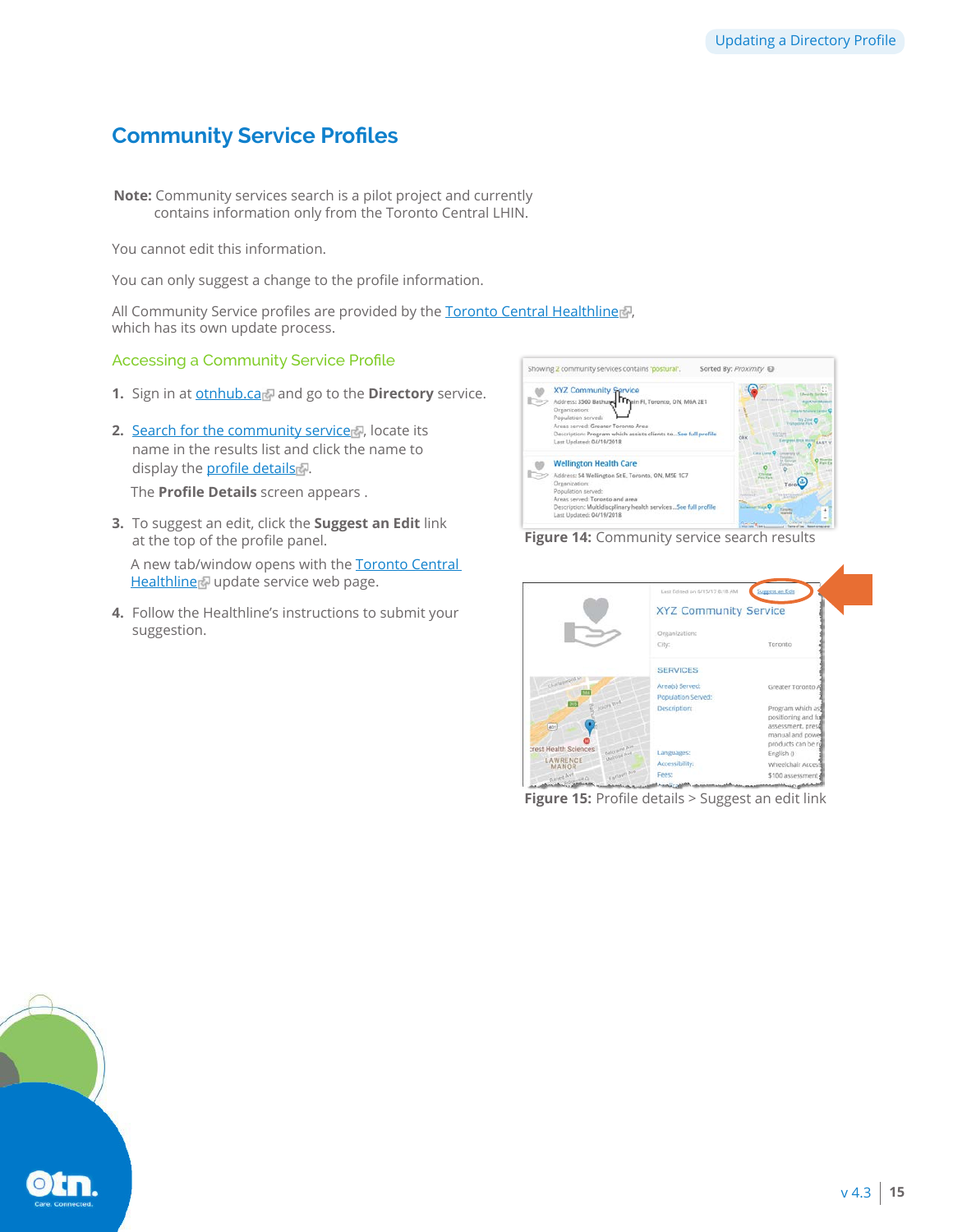# <span id="page-15-1"></span><span id="page-15-0"></span>**Managing Clinical Protocol Attachments and Links**

Clinical protocols are procedural documents and forms provided by healthcare providers, sites, or groups/programs.

These protocols can be instructions, explanations, or questionnaires intended to help the patient or referring physician understand what is required for a clinical telemedicine session. This in turn helps the healthcare provider and the host site to properly prepare for and conduct the session.

A site might have general protocols but can also have protocols that apply to specific consultants who present at the site.

People (telemedicine and non-telemedicine providers), places, and groups/programs can have associated clinical protocols, which are accessible on their **View Profile Details** page.

If the person/place has a website or internet repository where they keep publicly accessible files, the protocol can be a link to these documents. Or the protocol can be an attached file.

When viewing a profile:

- If you don't have administrative rights, protocols appear as plain text with a linked icon on the right.
	- If the protocol is a web location, a **URL Link** icon  $(\mathscr{S})$  appears.
	- If the protocol is an attachment, a **File** icon  $(\emptyset)$  appears.
- If you have administrative rights, protocols appear as blue underlined text along with edit ( $\triangle$ ) and delete ( $\widehat{m}$ ) icons on the right.



**Figure 16:** Telemedicine provider clinical protocols section



**Figure 17:** Non-telemedicine provider clinical protocols section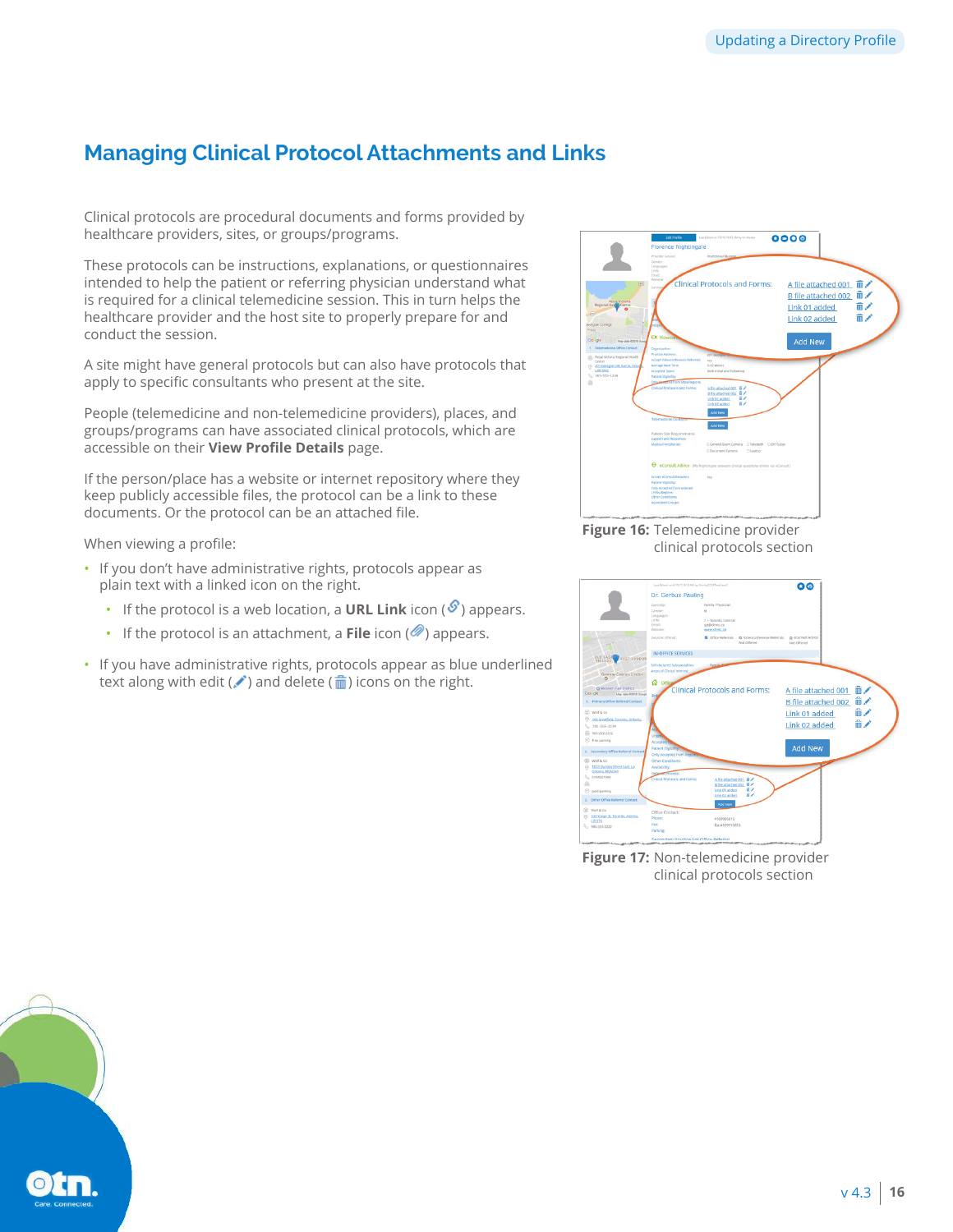### <span id="page-16-1"></span><span id="page-16-0"></span>Accessing Clilnical Protocols Fields

The clinical protocols fields are accessible on the **View Profile Details** page

#### **For your own profile**

**1.** Sign in at **[otnhub.ca](http://otnhub.ca)**, click the **Profile** link (**Q**) in the top right banner.

A **Profile/Self-Service** panel appears.

**2.** Click the **Edit Directory Profile** link in the panel.

Your **Edit Profile Details** screen appears with **Save** and **Cancel** buttons at the top.

**3.** Click **cancel** 

Your **View Profile Details** screen appears.

**4.** Scroll down to the **Clinical Protocols and Forms** section.

#### **For another person or site's profile**

- **1.** Sign in at **[otnhub.ca](http://otnhub.ca)** and go to the **Directory** service.
- **2.** [Search for the person](http://dropbox.otn.ca/directory-help/otn-dir-search.pdf) and locate their name in the results list and click the name to display the [profile details](http://dropbox.otn.ca/directory-help/otn-dir-profile-details.pdf)  $\mathbb{R}$ . The **Profile Details** screen appears.
- **3.** Scroll down to the **Clinical Protocols and Forms** section.



**Figure 18:** Change from edit mode to view mode for your own profile



**Figure 19:** Protocols section in View Profile Details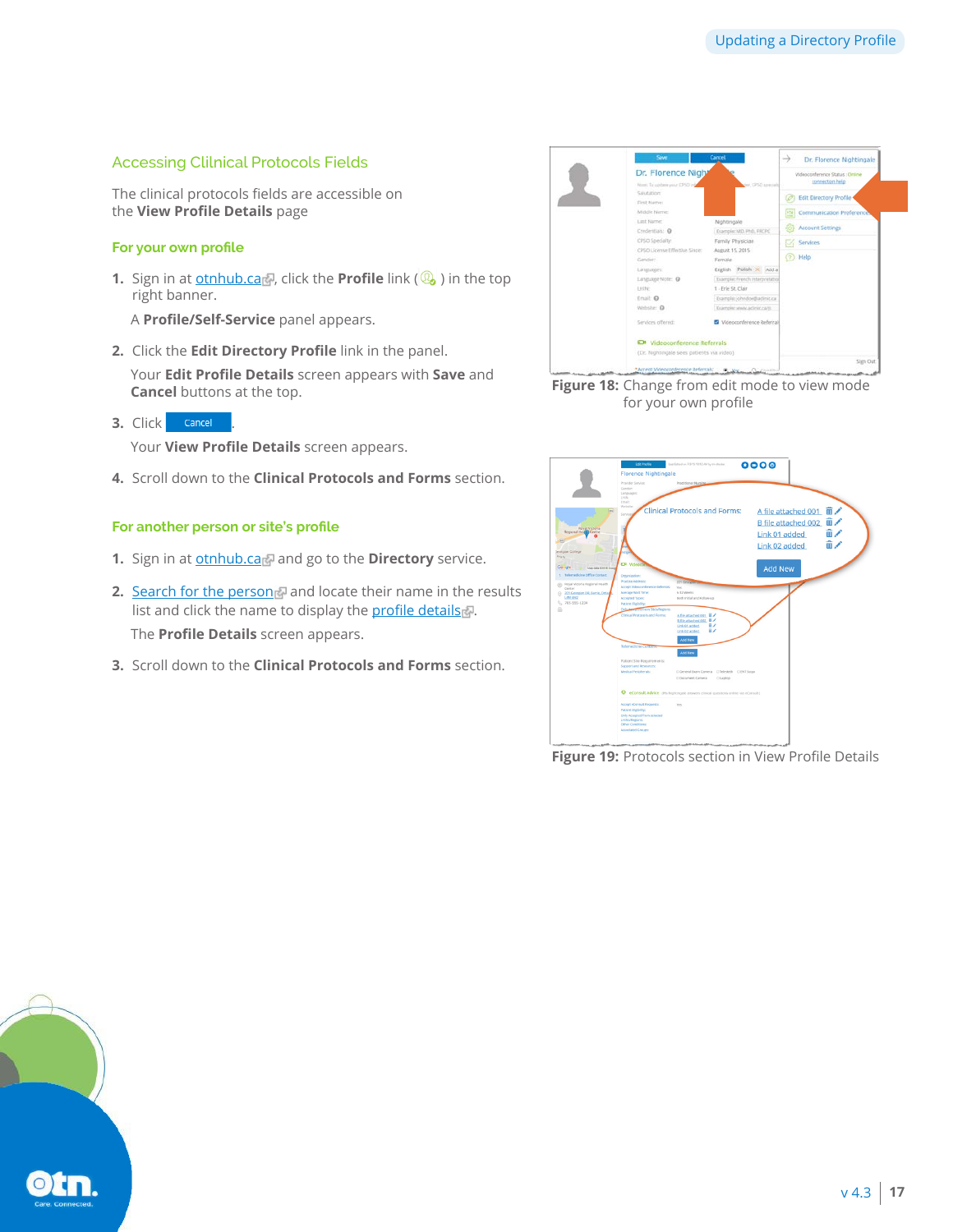### <span id="page-17-0"></span>Adding a File or Link

[Access the protocols section of a profile](#page-16-1) and to view the fields needed for adding a new link or file, click add New

A protocol panel appears with fields to identify a URL or file.

#### **To add a new URL link:**

- 1. Click under the title **Provide Clinical Protocol or Form as**.
- **2.** Type the **full URL** in the text field under the URL button. (Include http:// or https:// at the beginning and the file type extension (*e.g.*, .doc, .pdf) at the end.)
- **3.** Type a meaningful name for the link in the **Display Name** field and then click ... Add

The **View Profile** screen reloads with the updated **Clinical Protocols and Forms** list.

**4.** Test the link to ensure that it works. (For example, a broken link could be caused by spelling mistakes or other errors.)

#### **To add a new file**,

- 1. Click File under the title **Provide Clinical Protocol or Form as**. A File Explorer window opens.
- **2.** Navigate to the desired file\* and click to select. The selected file name appears under the  $\Box$  File button.
- **3.** Type a meaningful title for the file in the **Display Name** field and then click . Add

When the URL or file is successfully added, the **View Profile** screen reloads with the updated **Clinical Protocols and Forms** list and a success message briefly appears.

| Link to posted protocol <b>iii</b> |     |  |
|------------------------------------|-----|--|
| Attached file image                |     |  |
| Attached document file             | 侖 〆 |  |

**Figure 20:** Clinical protocols

|                   | *Provide Clinical Protocol or Form as: |
|-------------------|----------------------------------------|
| <b>URL</b>        | File                                   |
| http://           |                                        |
| *Display Name:    |                                        |
| Example: Lab form |                                        |
| Add               | Cancel                                 |

#### **Figure 21:** Add URL clinical protocol

|                |                   | *Provide Clinical Protocol or Form as: |  |
|----------------|-------------------|----------------------------------------|--|
| <b>URL</b>     | File              |                                        |  |
|                |                   |                                        |  |
| *Display Name: |                   |                                        |  |
|                | Example: Lab form |                                        |  |
|                |                   |                                        |  |
| Add            | Cancel            |                                        |  |

**Figure 22:** Add file clinical protocol



 $\star$  You can attach only the following file types: doc/.docx, .pdf, .rtf, .txt, .jpeg/jpg, .xls/xlsx, .png, .tiff, .bmp, .gif, .ppt/.pptx.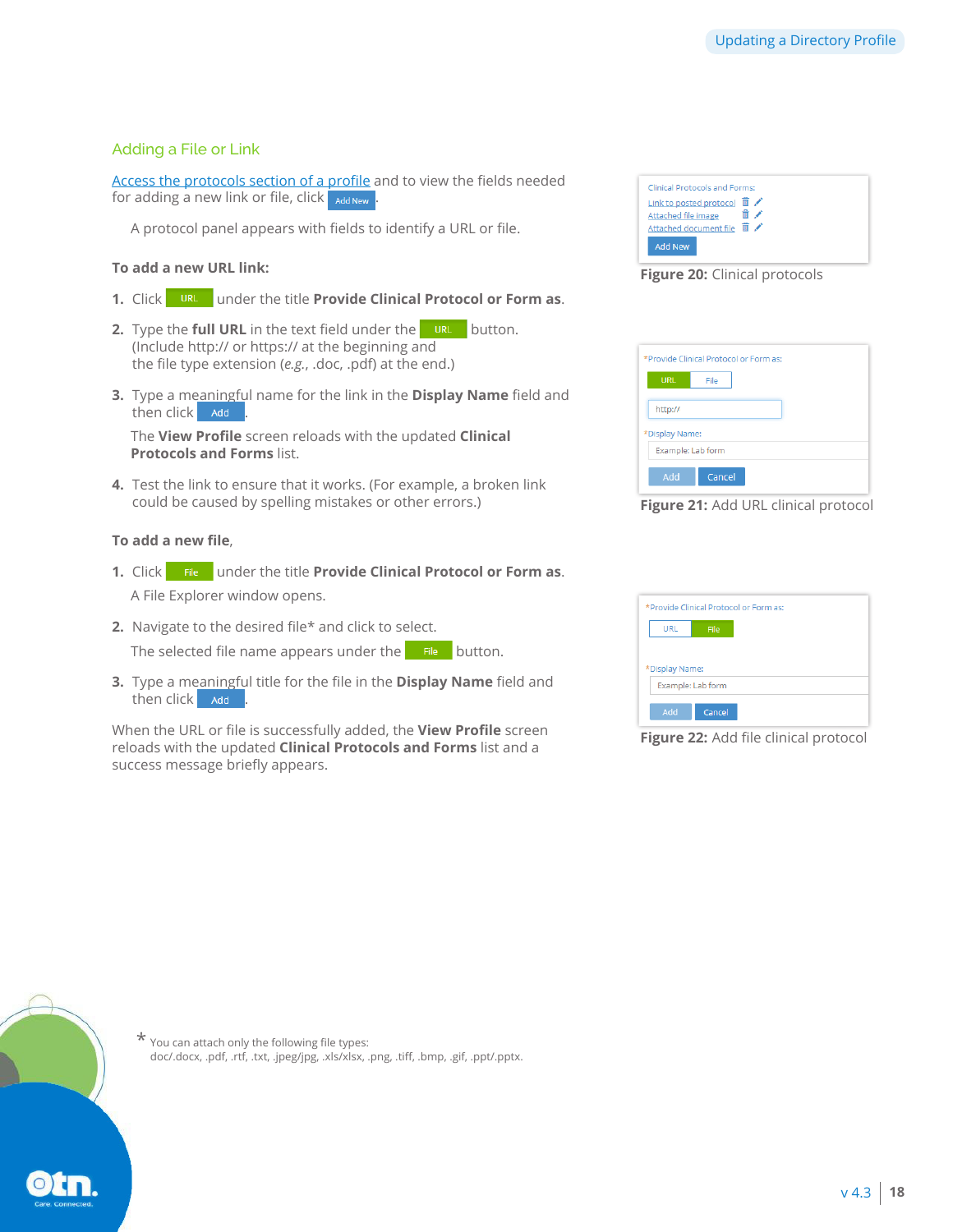## <span id="page-18-0"></span>Editing a Link or Display Name

For clinical protocols that are links, the edit feature allows you to change the URL Link or its Display Name.

For clinical protocols that are files, the edit feature allows you to change the attached file or its Display Name.

#### **To access the clinical protocol fields:**

[Access the protocols section of a profile](#page-16-1) and click the **Edit** icon ( $\ell$ ) beside a listed item.

The protocol panel appears with the current link/file and its associated Display Name.

#### **To edit a URL link:**

- **1.** Change the URL or **Display Name** as desired.
- **2.** To apply the update, click apply
- **3.** The **View Profile** screen reloads with the updated **Clinical Protocols and Forms** list.
- **4.** Test the link to ensure there are no spelling mistakes or other errors.

# **To edit a file:**

**1.** To change the attached file, click File under the title **Provide Clinical Protocol or Form as**.

A File Explorer window opens.

**2.** Navigate to the desired new file\* and click to select.

The selected file name appears under the  $\blacksquare$  File button.

**3.** To change the **Display Name** field, type an updated name and then click Apply

When the file or URL Link is successfully updated, the **View Profile** screen reloads with the updated **Clinical Protocols and Forms** list and a success message briefly appears.

| Clinical Protocols and Forms: |  |
|-------------------------------|--|
| Link to posted protocol       |  |
| Attached file image           |  |
| Attached document file        |  |

**Figure 23:** Protocol edit icons

| *Provide Clinical Protocol or Form as:                 |
|--------------------------------------------------------|
| <b>URL</b><br>File                                     |
| http://otn.ca/protocols/document.pdf<br>*Display Name: |
| Link to posted protocol                                |
| <b>Apply</b><br>Cancel                                 |

**Figure 24:** Edit protocol URL fields

|                 | *Provide Clinical Protocol or Form as: |  |
|-----------------|----------------------------------------|--|
| URL             | File                                   |  |
| scan-result.jpg |                                        |  |
| *Display Name:  |                                        |  |
|                 |                                        |  |
|                 | Attached file image                    |  |
|                 |                                        |  |
|                 |                                        |  |

**Figure 25:** Edit protocol file fields



 $\star$  You can attach only the following file types: doc/.docx, .pdf, .rtf, .txt, .jpeg/jpg, .xls/xlsx, .png, .tiff, .bmp, .gif, .ppt/.pptx.